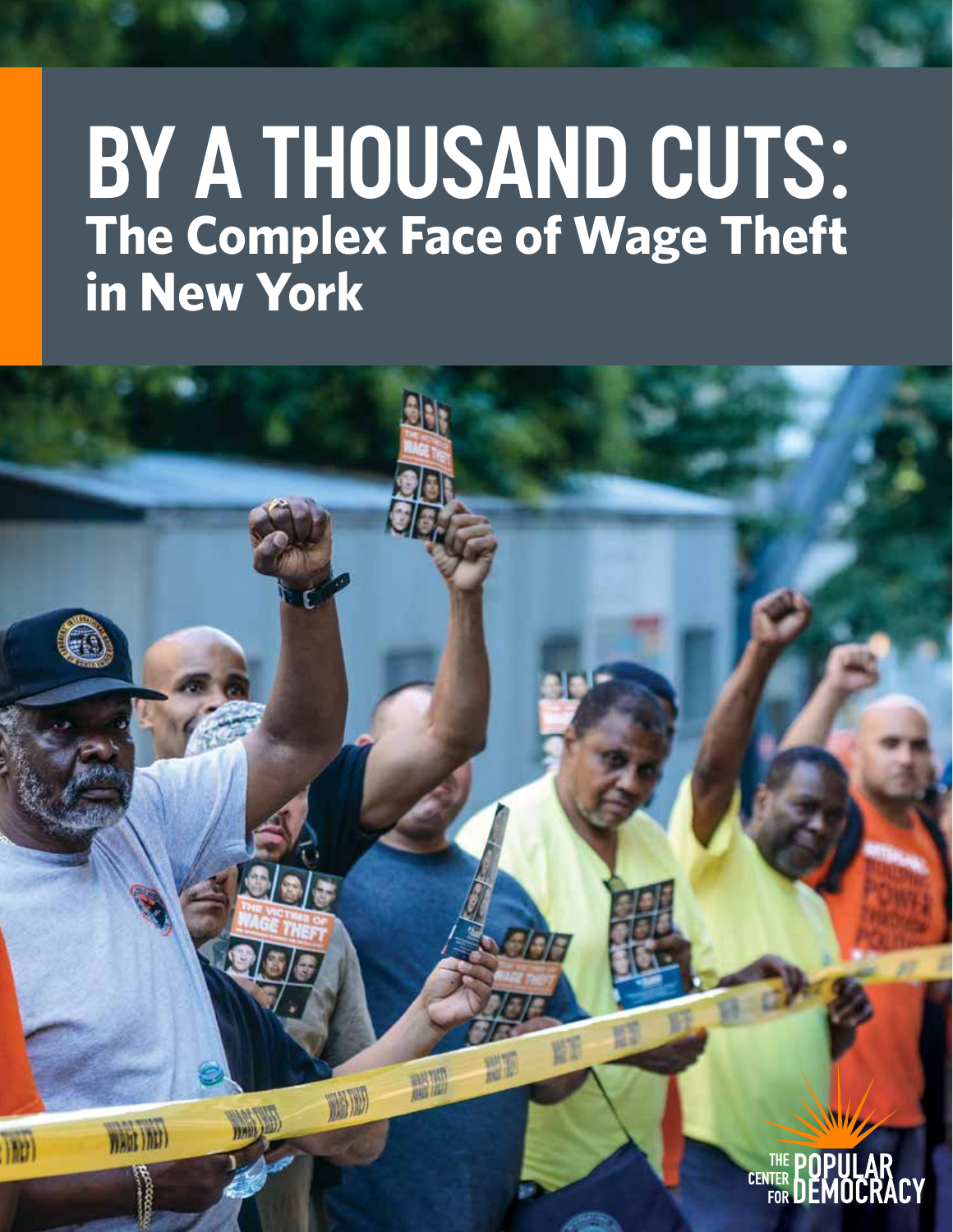

# **Acknowledgements**

This report was prepared by the Center for Popular Democracy. It was written by Aditi Sen and reviewed by Deborah Axt, Kate Hamaji and Connie Razza.

The Center for Popular Democracy works to create equity, opportunity and a dynamic democracy in partnership with high-impact base-building organizations, organizing alliances, and progressive unions. CPD strengthens our collective capacity to envision and win an innovative pro-worker, pro-immigrant, racial and economic justice agenda.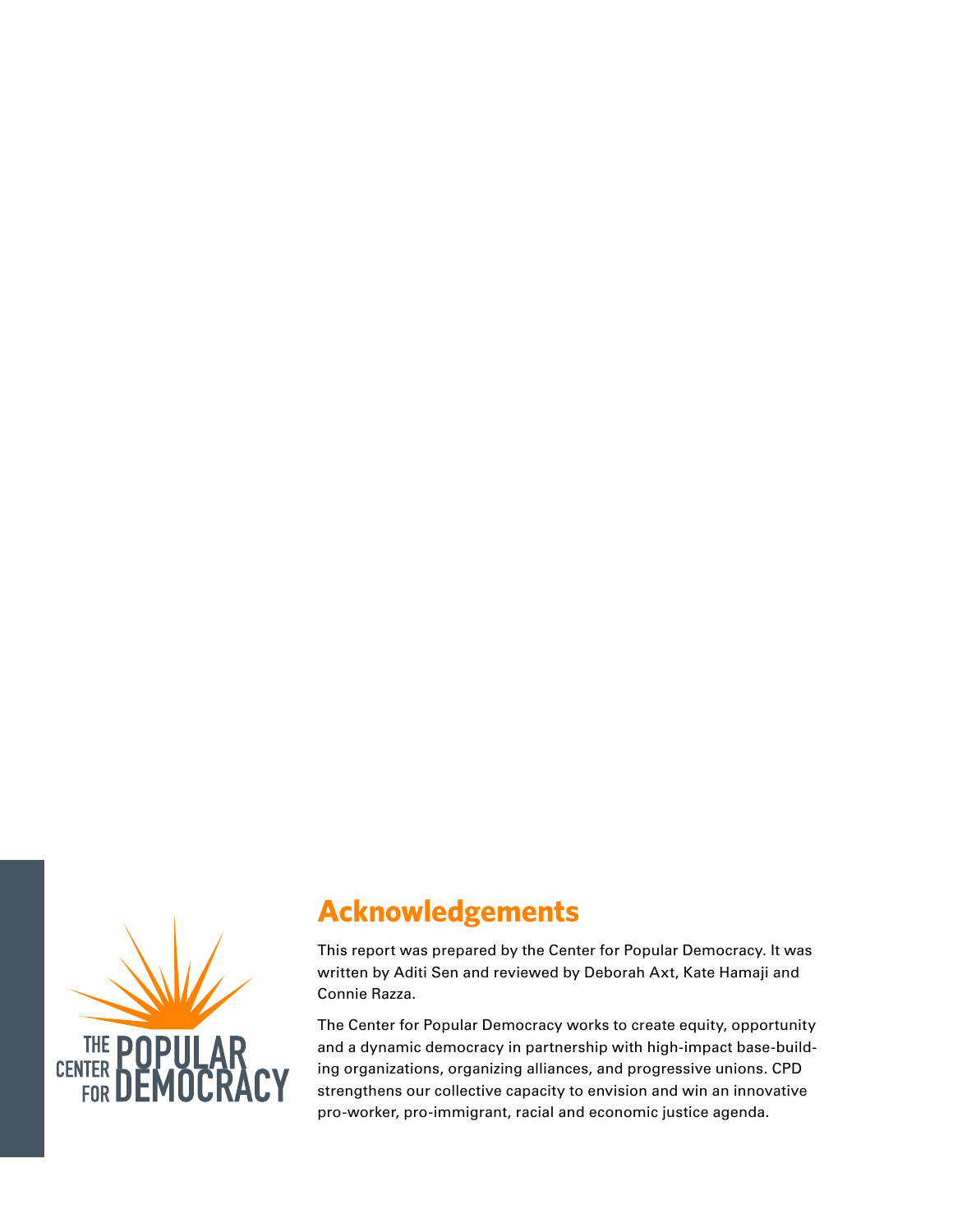# **Executive Summary**

An estimated 2.1 million New Yorkers are victims of wage theft annually, cheated out of a cumulative \$3.2 billion in wages and benefits they are owed.<sup>1</sup> In recent years—at least as far back as the passage of the New York Wage Theft Prevention Act of 2010, through 2015, when a series of New York Times articles explored the shocking extent of wage theft and other workplace abuses in the nail salon industry—mainstream elected officials and the press alike have turned meaningful attention to the problem of wage theft in New York State and nationwide. The question is what remains to be done. This brief study does not attempt to answer that question fully, but begins the inquiry by delving into the shape that wage theft takes in New York City and statewide. Case studies in this report focus on particular employers that low-wage worker advocates have identified as illustrating broader problems in sectors where wage theft is prevalent.

Though this study is merely an entry point to a much broader and deeper analysis, our results point to some common-sense first steps in improving wage theft enforcement in New York City, New York State, and beyond.

#### **Recommendations include the following:**

- City, state and federal government should invest in rigorous social science and economic research to evaluate what types of education, enforcement, penalties, and damages are most successful in encouraging workers and others to blow the whistle on wage theft, compensating directly impacted workers, and deterring and reducing wage theft.
- Our legislative and regulatory approach to penalizing wage theft and retaliation should be reevaluated to take into account the impact that wage theft and retaliation have not only on the directly impacted workers but also on competing employers, entire geographic areas, sectors, and the economy.
- Outreach, education, and enforcement efforts need to be tailored to address the specific situations of certain sectors, ethnic groups, and communities.
	- **°** Government should partner with, and resource, community-based partners who have established trust in hard-to-reach communities of workers and employers.
	- **°** Government should partner with community and labor organizations with expertise in specific sectors and types of wage theft, to assist in bringing forward adequate and accurate testimony and evidence to evaluate compliance in that sector or type of employer.
	- **°** Government inspectors and investigators should receive regular training in sector-specific practices in order to rigorously evaluate testimony and facts presented by employees and employers for reasonability.
- Government enforcement needs to explore substantial regulatory, legislative and strategic changes to enable collection of unpaid wages, damages and penalties.
	- **°** Pilot projects should aggressively test the use of bonds in exploitative industries, the ability of courts and the Department of Labor (DOL) to freeze assets pre-judgment, and wage liens.
	- **°** Public procurement rules should prohibit convicted wage thieves from bidding on public contracts or dispositions at the federal, state and local level, or from receiving public subsidy, with permanent removal from bidding or eligibility lists in cases of egregious wage theft.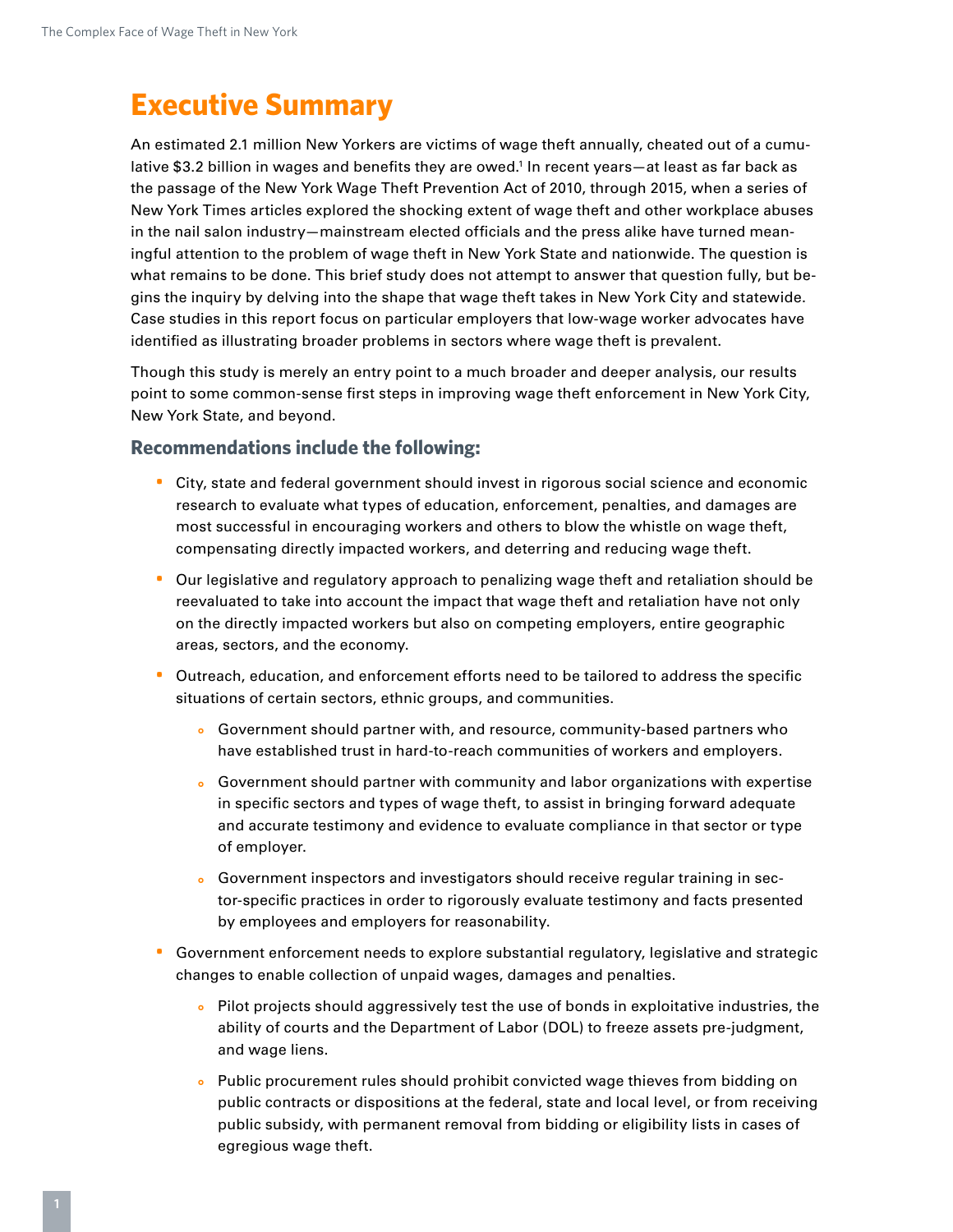# **Background: Improvements to wage theft law in recent years**

With the passage of the Wage Theft Prevention Act in 2010, New York became the state with the strongest protections against wage theft in the country. $^2$  This law increased damages, improved protections against retaliation for workers who report violations, and included stronger tools for enforcement. In December 2014, Governor Cuomo signed additional legislation strengthening numerous protections against labor law violations, requiring increased employer transparency and accountability, and easing some duplicative record-keeping requirements of law-abiding employers.3 These new provisions in the law went into effect on February 27, 2015.

Despite having good laws on the books, advocates report that wage theft remains endemic in New York.4 We continue to lack consistently reliable data that captures the extent of wage theft. Most workers remain afraid to come forward.<sup>5</sup> Only some identified cases are pursued, even fewer are adjudicated, and the fundamental challenges of enforcement and implementation of penalty collection and judgment enforcement remain unsolved. $\rm ^6$  Even with strong wage theft protection laws, there is very little deterrent against wage theft. Effective enforcement of this chronic issue requires the state and its enforcement agencies commit significantly increased resources.

This study is designed to shed light on the extent that wage theft in key industries continues to go unremedied, and to understand the forms that wage theft takes in high violation industries, in order to begin to assess how to combat it.



# **WAGE THEFT**

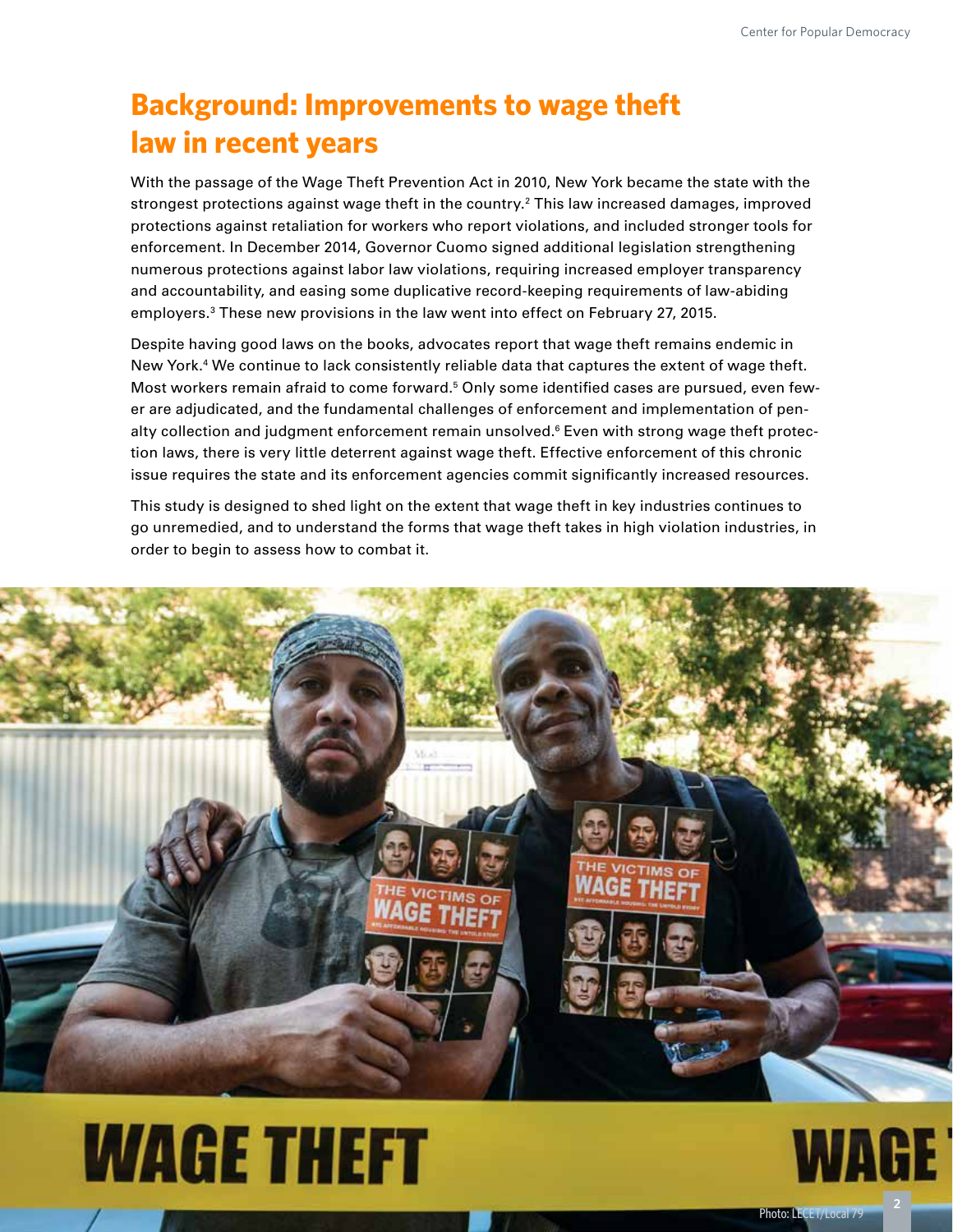# **Methodology**

This report is based on analysis of the following primary and secondary sources: expert interviews, worker complaints and affidavits, reports of investigative findings, $^7$  fact sheets produced by labor unions, and press releases. The profiled companies are based in New York City and throughout the state.

# **Findings:**

#### **1) Available indicators suggest that rampant wage theft continues in New York City and State**

The case studies conducted as part of this study (described in detail later in this report) suggest that wage theft occurs in the form of major wage nonpayment or nonpayment of overtime, but also accumulates in many ways particular to a sector or job classification. Often, wage theft occurs in ways that are difficult to detect, prove, and eradicate. Thus "by a thousand cuts" to their paychecks—a few minutes worked off-the-clock each day; a five-percent "deduction" that employers take out of each tip; a wage that falls below the legal minimum; a uniform that employees must pay to launder each week— many employers are systematically robbing their workers. Advocates report that the same workers may experience multiple violations, all of which may go undetected, and many of which are unreported.8

The incremental nature of the way that some wage theft occurs belies a profound and widespread impact not only on the affected workers, but on the state's economy as a whole. Each year, employers cheat an estimated 2.1 million New Yorkers out of a cumulative \$3.2 billion in wages and benefits they are owed.<sup>9</sup> Remarkably, this theft goes largely unchecked, hurting the lowest-paid workers the most.10 According to a December 2014 U.S. Department of Labor (USDOL) analysis of Survey of Income and Program Participation (SIPP) data, minimum wage violations alone amount to more than \$1 billion per year stolen from New York's workers.11 Yet in 2013, only 12,700 workers received back pay for all types of wage theft combined, and the total amount of money returned was only \$23 million for the full year—or roughly 2 percent of the total \$1 billion stolen per year-through the settlement of more than 6,700 cases.<sup>12</sup>

#### **2) Wage theft comes in many forms**

In addition to the primary and secondary source research conducted to inform the above overview analysis, the authors studied 11 cases of wage theft that worker advocates identified as representative of the forms that wage theft takes in particular New York industries. Following is a list of several typical scenarios, culled from the detailed case studies that follow:

#### **Violating minimum wage laws**

The most direct form of wage theft arises when employers do not pay the appropriate wage rate for "straight time," or the number of hours employees actually work. Many low-wage jobs pay daily or weekly rates without regard for the hours workers work in a week. As a result, wages end up well below the minimum hourly rate. Based on SIPP data, the USDOL estimates that workers in New York State lose up to \$20 million a week in minimum wage violations alone—money that low-road employers keep for themselves.13

#### **Violating prevailing wage provisions**

Wage theft also occurs in industries where standards have traditionally been high, thanks to hard-fought victories by union members over the last 80 years. Projects that the public subsidizes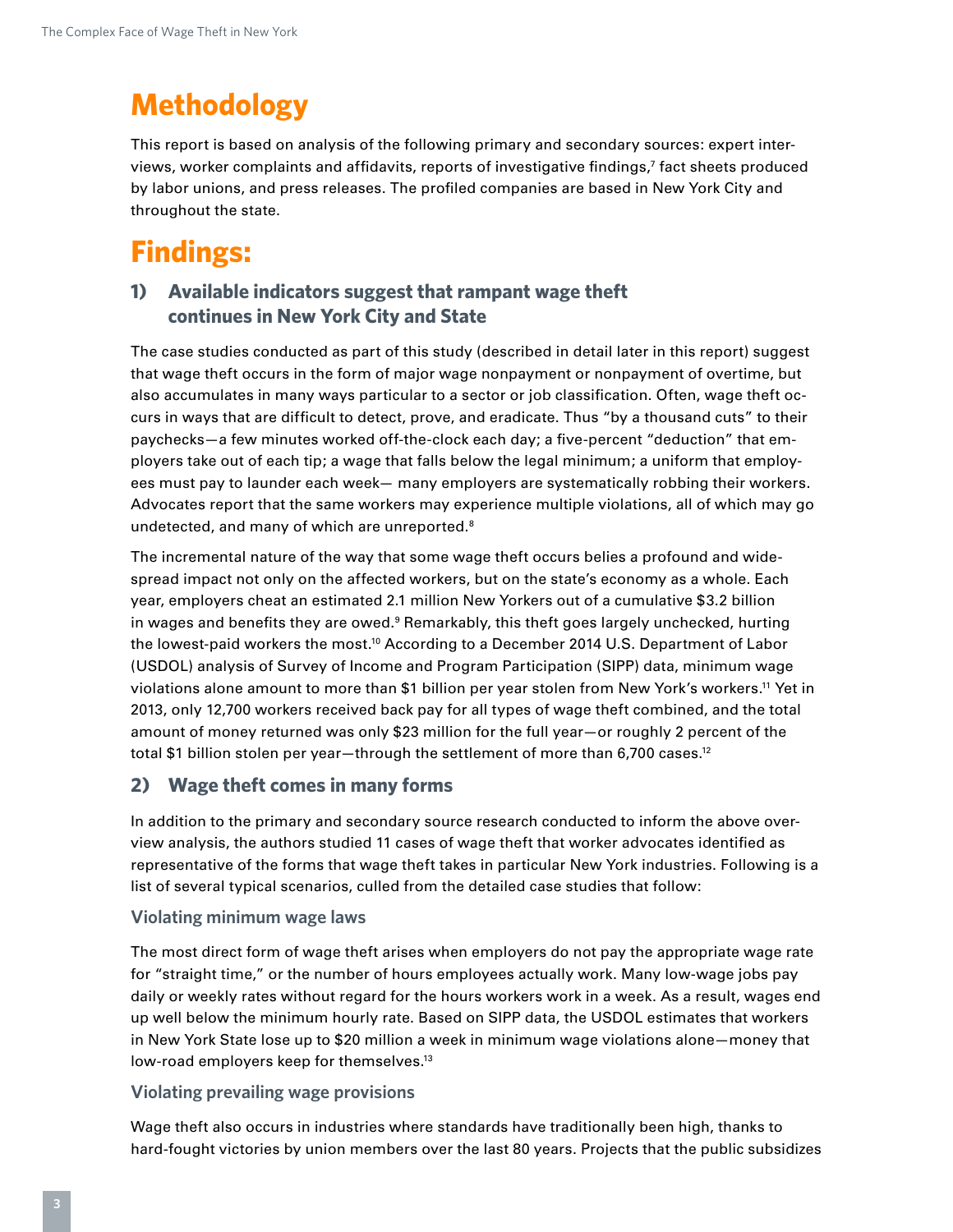over a certain dollar amount are often required to pay a higher, family-sustaining prevailing wage to workers in order to ensure that public spending creates good jobs that help bolster communities. However, there is inadequate enforcement of prevailing wage law and many employers that receive taxpayer money illegally cheat their workers and pocket the difference.

#### **Violating tipped-wage laws**

Workers in several service-sector industries earn a baseline "tipped" minimum wage rate that presumes that the amount of tips they actually receive makes up the difference towards reaching the minimum wage. When workers' tips do not make up the difference to the full minimum hourly rate, employers are legally required to pay the remainder. Low-road employers routinely break this law by paying only tips or commissions, or by stealing tips. As a result, workers earn below the legally required minimum wage.

In other situations, employers outright steal a share of workers' tips or pool tips across workers and supervisors, which is illegal.

Some workers, particularly in sales, are paid on the basis of commission. Laws dictate what percentage of such an employee's time can be assigned to duties in which they would not be able to earn commission and require that their wages reach the legal minimum wage rates. Low-road employers easily break such laws without consequence.

#### **Violating overtime rules**

Workers who work long hours are also frequently cheated out of overtime pay. Eligible workers must be paid at 1.5 times their usual rate after they have already worked 40 hours in a single workweek. But employers routinely do not pay the premium wage rate for those hours; too often, they do not compensate their workers for extra time worked at all. According to a 2010 National Employment Law Project (NELP) study, in New York City, 77 percent of surveyed low-wage workers who worked overtime in the previous week reported that they had not been paid the correct amount.14

#### **Requiring work off the clock**

Commonly, workers are asked to engage in work-related activities before or after their official shift. If they are working off the clock (that is, their work is not recorded as work time), they are not getting paid for that time worked.

#### **Violating meal-break requirements**

Workers are eligible for meal breaks if they work a minimum number of consecutive hours in a shift. Employers often require employees to work through their meal break or cut into break time, but do not compensate them for this additional time worked. This, too, is wage theft.

#### **3) Unscrupulous employers use numerous tactics to steal workers' wages**

Unscrupulous employers often resort to numerous illegal practices in order to perpetuate wage theft and avoid discovery.

#### **Engaging in intimidation, retaliation, and other worker harassment**

Not only do workers face huge losses on their pay, but advocates report that employers often threaten them, retaliate against them, or actually fire them for trying to enforce their rights. Undocumented immigrants face heightened threats that their employer will retaliate by alerting immigration authorities about their status.<sup>15</sup>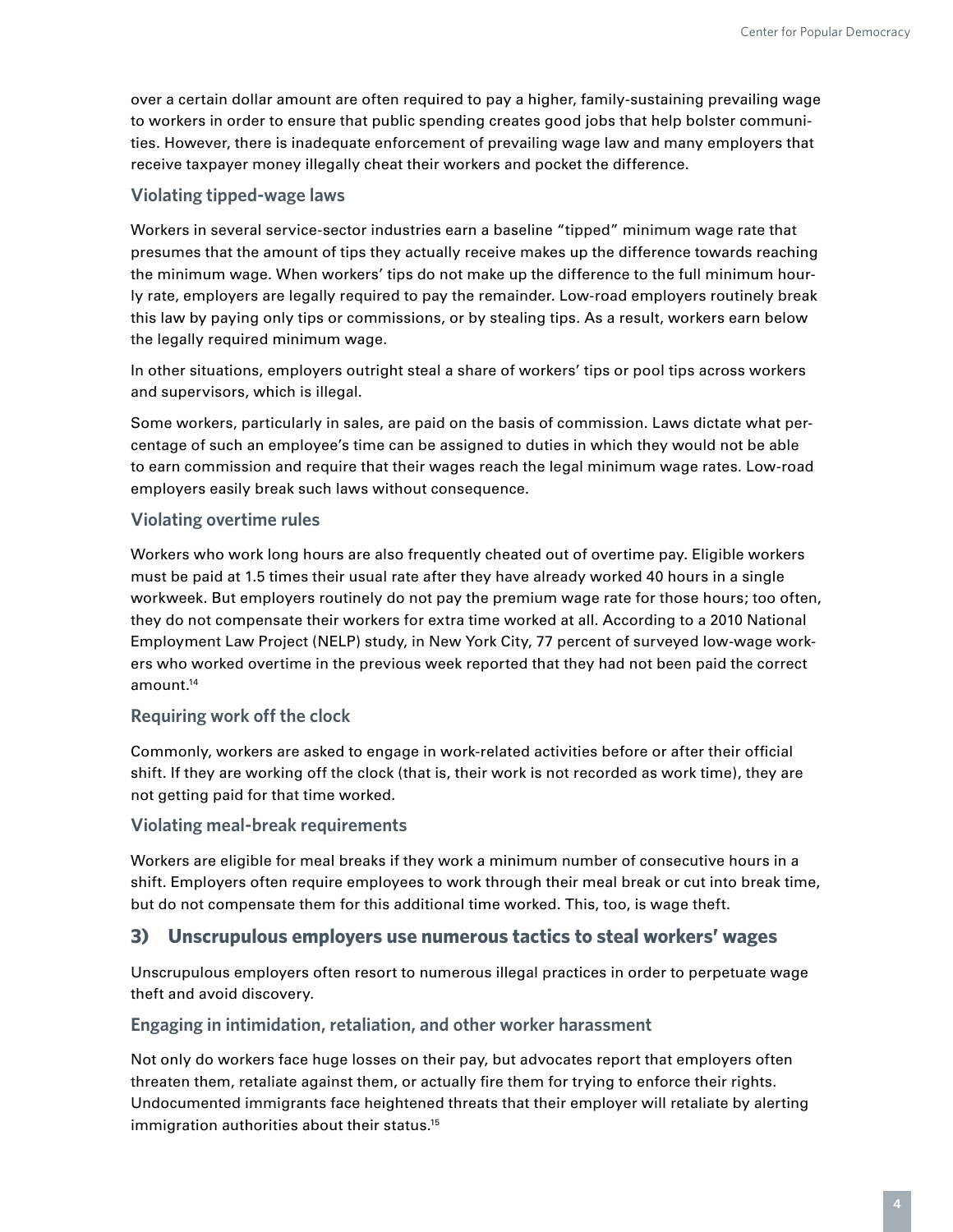#### **Falsifying records**

Record-keeping often plays a significant role in pursuing and proving wage theft violations. Advocates report that law-breaking companies regularly create fake payroll records in order to cover up their wage theft practices.16 These can range in scale from simply rounding down workers' hours to the nearest hour to paying workers in cash and leaving them off the books entirely. Such practices also mean employers are not paying their share of required federal payroll and state taxes.

Under New York State law, employers must provide their workers with a notice of their wage rate at the time of hiring and any time their wage rate changes, as well as paystubs that delineate their wage rates and any deductions taken from their pay. Case studies indicate that some workers do not receive appropriate (or any) documentation when they are hired or paid.

#### **Taking illegal deductions**

Many unscrupulous employers actually make illegal deductions to workers' wages, such as taking money out of a paycheck for breakage or uniform cleaning. These costs are the responsibility of employers under the law.

#### **Misclassifying employees**

Not all employees are protected under various labor law standards—certain types of workers, including most higher-income salaried workers and those workers classified as having sufficiently administrative, professional, or managerial responsibilities—are not covered by minimum wage and overtime laws. In order to avoid paying them the wages they are owed, employers frequently misclassify their workers as exempt from these laws, when in fact they are entitled to these basic protections.

Employers also often misclassify their employees as independent contractors in order to avoid paying payroll taxes on their workforce. The IRS estimates that employers misclassify millions of employees each year, avoiding on average nearly \$4,000 in federal employment taxes per misclassified worker.17

#### **Wagering on inadequate enforcement resources**

Employers who steal wages are gambling that inadequate resources will be dedicated to detecting the theft and enforcing the law. When violators are found, they sometimes double-down on this wager. According to advocates, in some cases, employers that have already been found in violation of wage and hour laws by government agencies or courts have changed the name of their business, hidden or fraudulently transferred assets, or taken other steps in order to avoid paying workers their due wages—even once a court or the Department of Labor has ordered them to do so. $18$ 

Some of the worst wage theft violators are repeat offenders who knowingly continue to break the law even after they have been caught. In the past five years alone, the USDOL has found nearly 400 cases of wage theft in New York State where the employer is a repeat violator.19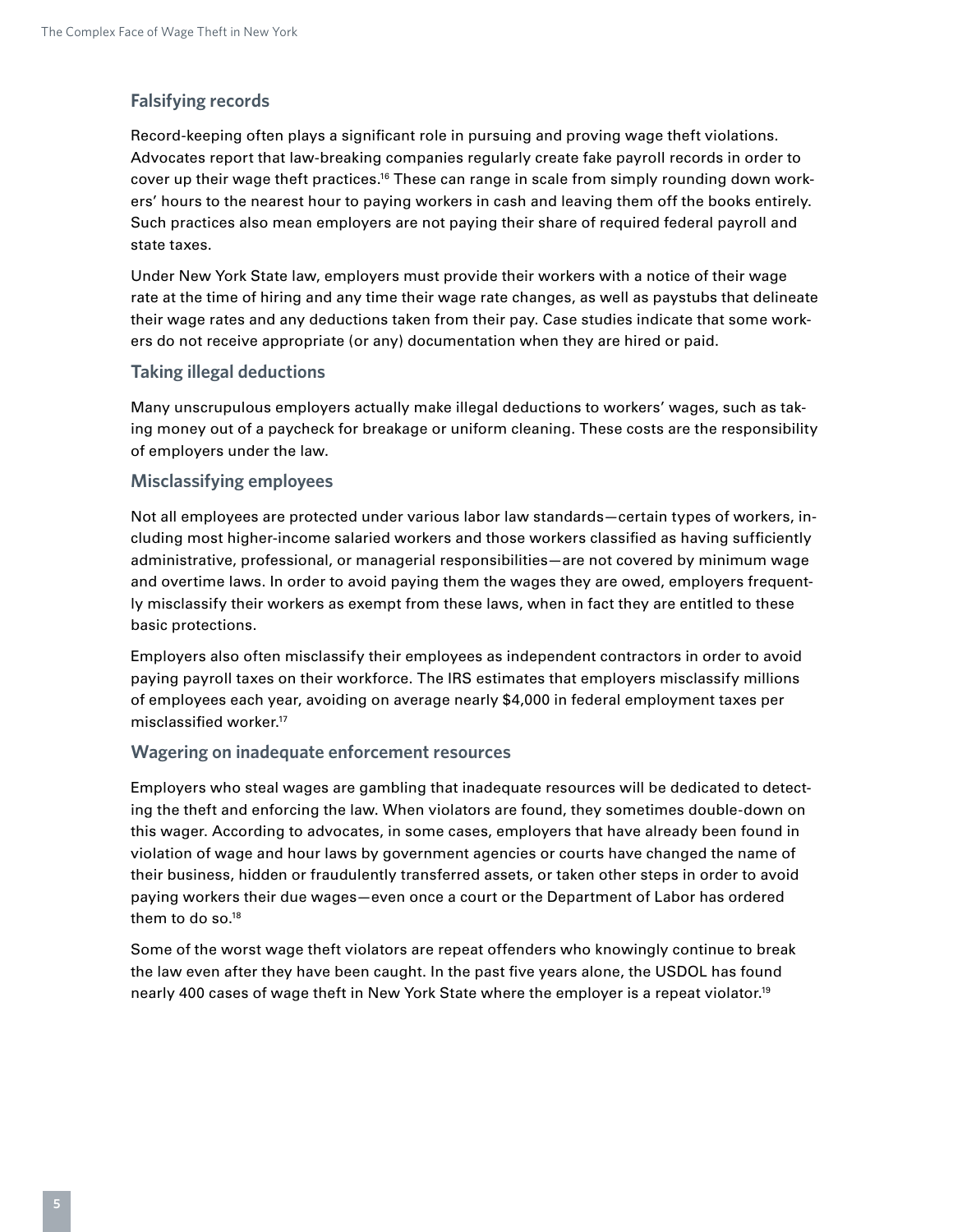# LIUNA!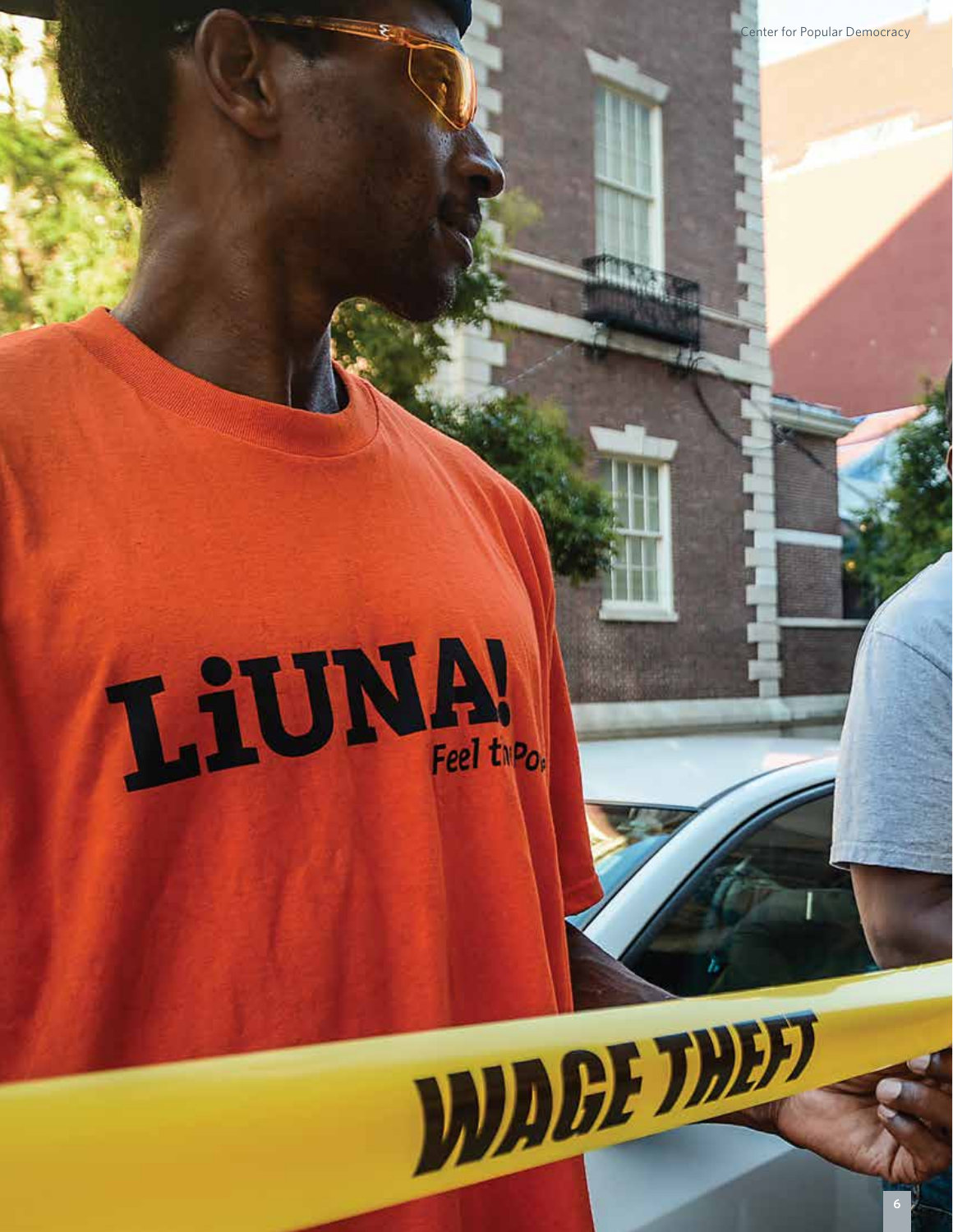# **FACES OF WAGE THEFT Case Studies**

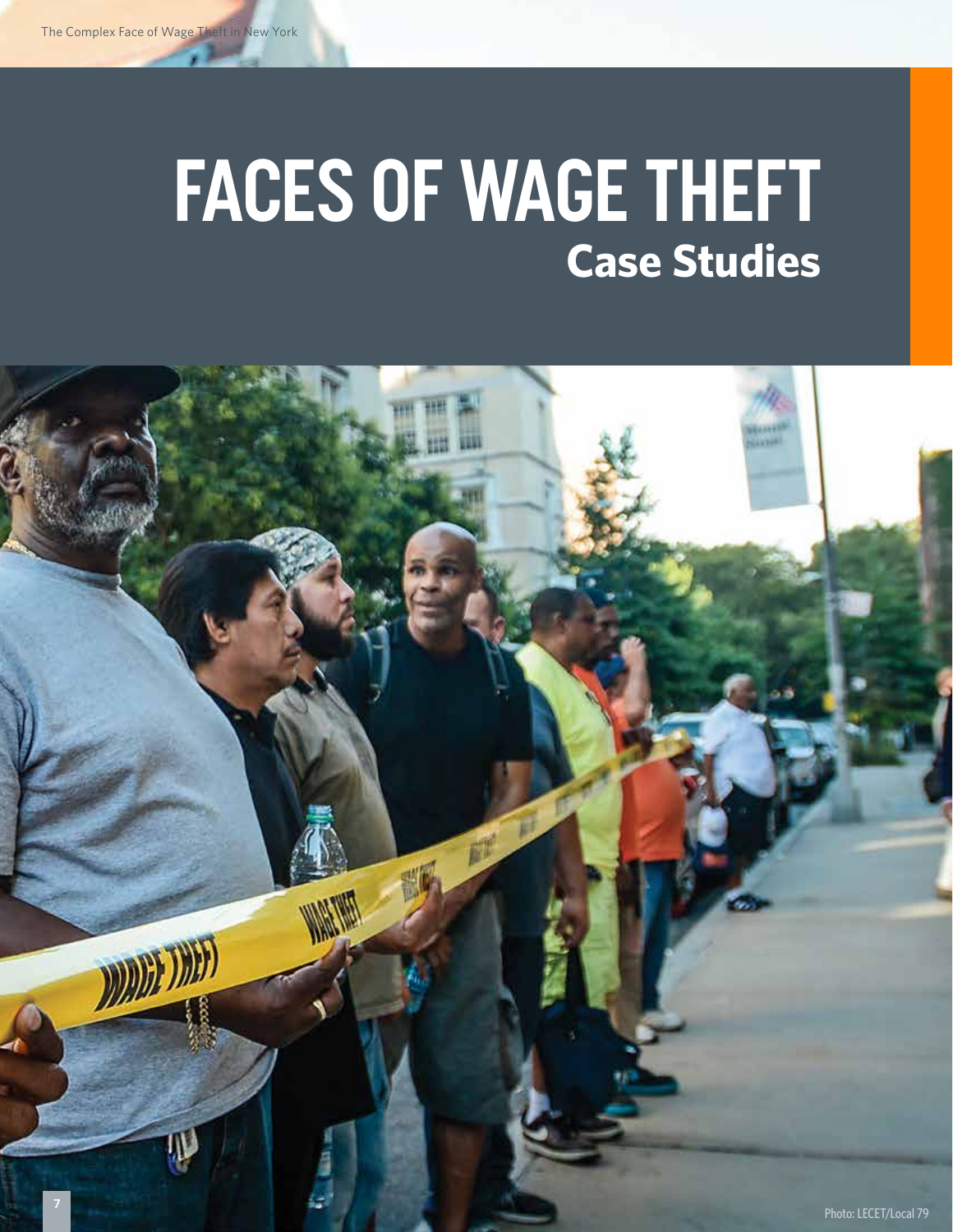# **Vegas Auto Spa • Car Wash**

#### Brooklyn, NY

In October 2014, eight car wash workers at Vegas Auto Spa filed a lawsuit against the corporate and individual employers alleging unpaid wages. The claims alleged that they were paid well below minimum wage, some as little as \$4.50 an hour.<sup>20</sup> They also alleged that they were never paid the premium overtime rate, despite consistently working over 40 hours per week, some as many as 91 hours a week.<sup>21</sup> Despite these extreme working conditions, several of the workers had worked at the car wash on Seventh Avenue in Park Slope, Brooklyn for many years.<sup>22</sup>

In 2014, the workers went on strike for five months in the bitter cold of winter to gain a union contract. This landmark union contract guaranteed wages above the minimum, paid time off for workers, holiday bonuses, commission for detail workers, and other increased protections for the next two years.23

In April 2015, after community and national labor leaders and several city council members were arrested in a large protest,<sup>24</sup> the workers finally resolved the dispute over their claims for unpaid wages.25



#### **Breaking minimum wage law**

**Not paying the correct rate Stealing tips**

#### **Not paying overtime**

**Working off the clock Meal break violations Intimidation, retaliation, and other worker harassment Falsifying records Illegal deductions Misclassifying Employees Avoiding successor liability Repeat violators Impunity**

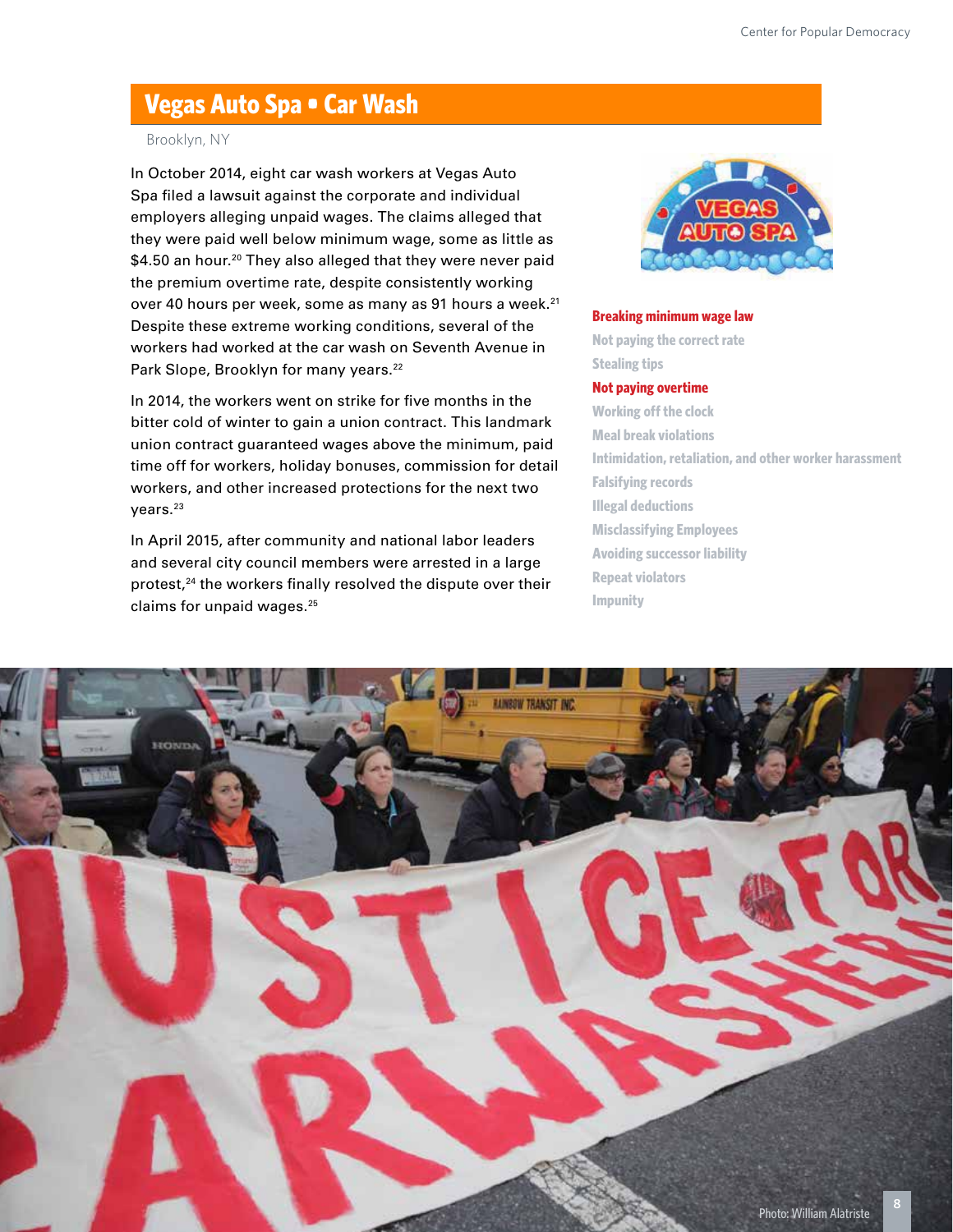# **Bank of America • Financial Services**

#### Nationwide

In 2013, Bank of America agreed to pay as much as \$73 million to about 185,000 eligible current and former employees in banking centers and call centers nationwide, settling a wage theft case brought in federal court in Kansas.<sup>26</sup> The settlement combined 12 separate class action lawsuits that had been filed in various jurisdictions across the country.<sup>27</sup> According to the complaint, Bank of America had allegedly violated state and federal wage and hour laws by not paying their workers the correct rate, not paying overtime, making employees work through meal and rest breaks, and not paying out the correct amount of vacation time.<sup>28</sup> Workers claimed that this wage theft often arose when Bank of America asked employees to falsely record their work hours in the centralized timekeeping system, or when supervisors illegally falsified those recorded hours, demonstrating the central role that document keeping can play in the practice of wage theft.<sup>29</sup>

Despite claims that Bank of America has violated wage and hour laws across the country, the company continues to routinely collect millions of dollars in tax breaks and subsi-



**Breaking minimum wage law Not paying the correct rate Stealing tips Not paying overtime Working off the clock Meal break violations Intimidation, retaliation, and other worker harassment Falsifying records Illegal deductions Misclassifying Employees Avoiding successor liability Repeat violators Impunity**

dies. New York State and New York City have honored millions of dollars worth of subsidies over the past decade, Bank of America millions in taxpayer subsidies over the past decade, including a \$50 million subsidy initiated in 2004 for Bank of America to build an office tower in Manhattan.<sup>30</sup>

Many of Bank of America's employees are vulnerable low-wage workers, earning on average \$11 an hour, and statewide, 40 percent of Bank of America's tellers rely on public assistance.<sup>31</sup>

# **Hai Liang Bakery, Inc. • Food Manufacturing**

#### Brooklyn, NY

Eight current and former employees of Hai Liang Bakery, Inc., in Brooklyn who are members of Make the Road New York, sued their employer in federal court for wage theft violations. The complaint reports that the employees were not paid the required minimum or overtime wages for their work. The workers state that they each worked over 60 hours per week on average without earning overtime and were paid as little as  $$4.55$  per hour.<sup>32</sup> This would mean that over the course of the year, each worker was cheated out of more than \$10,500.

As soon as the complaint was filed in federal court, workers state that the bakery fired workers in retaliation for participating in the lawsuit. After the workers pushed back with help from their lawyers, Hai Liang Bakery reluctantly rehired

#### **Breaking minimum wage law**

**Not paying the correct rate Stealing tips**

#### **Not paying overtime**

**Working off the clock Meal break violations**

**Intimidation, retaliation, and other worker harassment Falsifying records**

**Illegal deductions**

**Misclassifying Employees**

**Avoiding successor liability**

**Repeat violators**

**Impunity**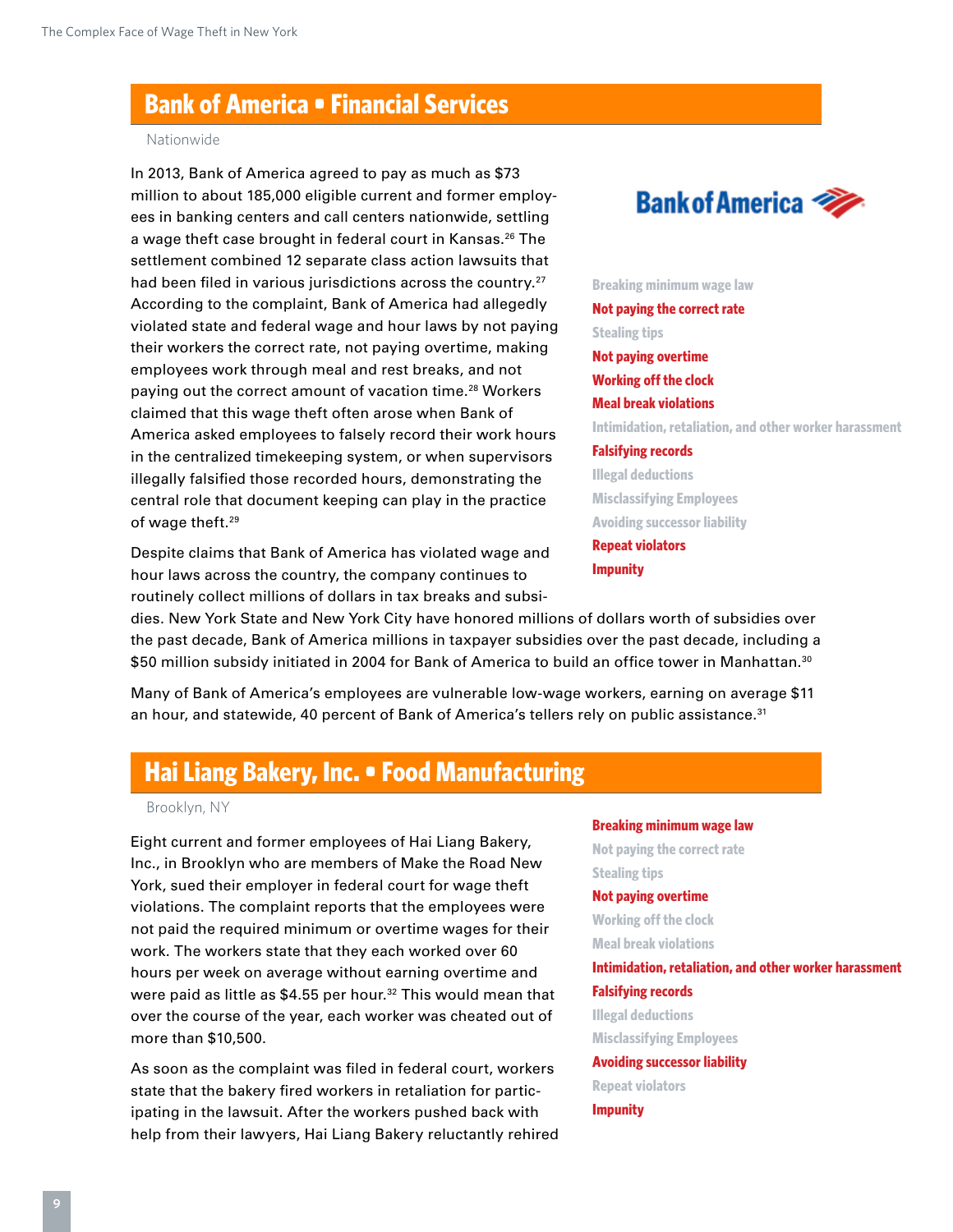

them but at a reduced number of hours and, consequently, a reduced gross rate of pay.33

# **NY Insulation • Asbestos Removal Contractor**

Long Island, NY

In 2008,34 workers filed a class action lawsuit in New York State Supreme Court against NY Insulation, Inc. and related companies (Nicks Insulation Corp, AAH Construction Corp., Ariel Montoya, Inc., New York Insulation & Environmental Services, Inc., LCH Corp., Total Construction Corp., Anthony Cardinale, Laura Ilishaev, Nova Casualty Company, Westchester Fire Insurance Company, and John Doe Bonding Companies) reporting that they had been cheated out of their lawful wage rates, overtime and benefits as employees of NY Insulation on several public works projects, including but not limited to projects with the New York City Housing Authority (NYCHA).35 The lawsuit covered hundreds of workers<sup>36</sup> who worked for the company between 2002 and 2008.37

While this lawsuit was ongoing, an investigation by the District Attorney of Nassau County's Labor Unit revealed that NY Insulation had failed to pay their workers state prevailing wages or benefits for a public works contract to perform insulation work at Wheatley High School in 2009. The company had covered up its wage theft by submitting



#### **Breaking minimum wage law**

**Not paying the correct rate Stealing tips**

#### **Not paying overtime**

**Working off the clock Meal break violations Intimidation, retaliation, and other worker harassment Falsifying records Illegal deductions Misclassifying Employees Avoiding successor liability**

#### **Repeat violators**

**Impunity**

falsified certified payroll records that listed only a fraction of the workers active on the job. In 2012, the employer pled guilty to falsifying documents and paid nearly \$45,000 in back pay and fines. As a result of this conviction, the company was debarred from bidding on or being awarded any public works contracts in the State of New York for five years, effective until 2017.<sup>38</sup>

An investigation by the New York City Comptroller revealed that NY Insulation performed roof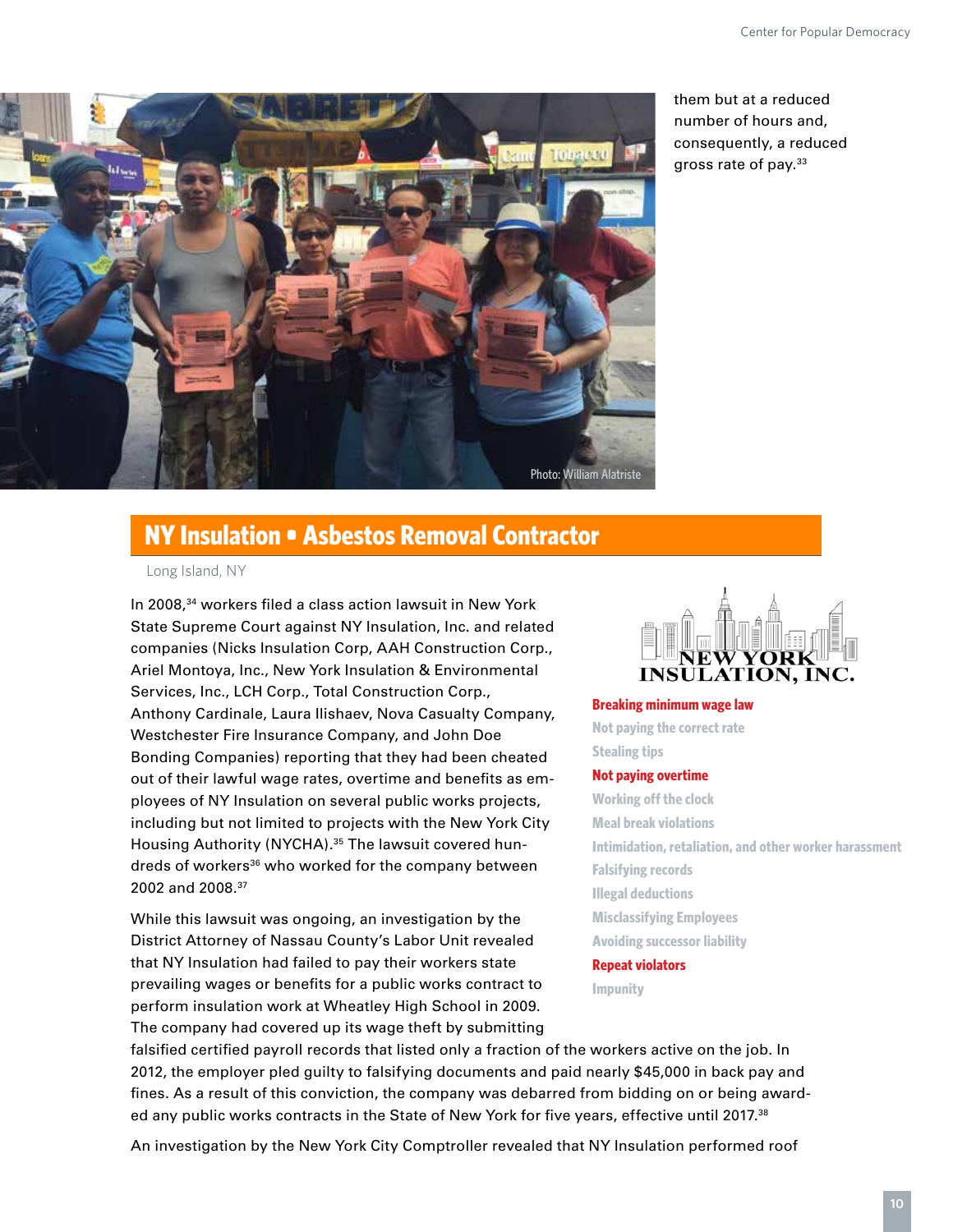and masonry repair work at Douglaston Pumping Station and plastering and painting work at various public schools between 2007 and 2009.39 The company failed to pay prevailing wages and supplements, underpaying workers \$71,000 and owing \$52,000 in interest. The lawsuit reached a settlement by 2015 and NY Insulation's debarment was extended until 2020.40

The class action lawsuit finally reached settlement in 2013, with workers winning approximately \$900,000 in restitution.<sup>41</sup>

In addition to the company's record of repeated wage theft, workers also brought attention to NY Insulation's long history of health and safety violations. The company conducts asbestos work, which carries severe risks for both workers' and the public's health. Between 2006 and 2012 alone, the company and its affiliates were cited 110 separate times by the New York State Department of Labor for unsafe handling of asbestos.<sup>42</sup> Workers report that they were not provided with appropriate protective equipment like gloves and they were denied access to proper decontamination stations before leaving the worksite. Workers were forced to improperly bag asbestos debris, thereby potentially exposing the public to the toxic substances. They were also required to conduct dry asbestos removal, even though contractors are required to wet asbestos before removing it in order to lessen that chance that harmful asbestos fibers can be released into the air.<sup>43</sup>

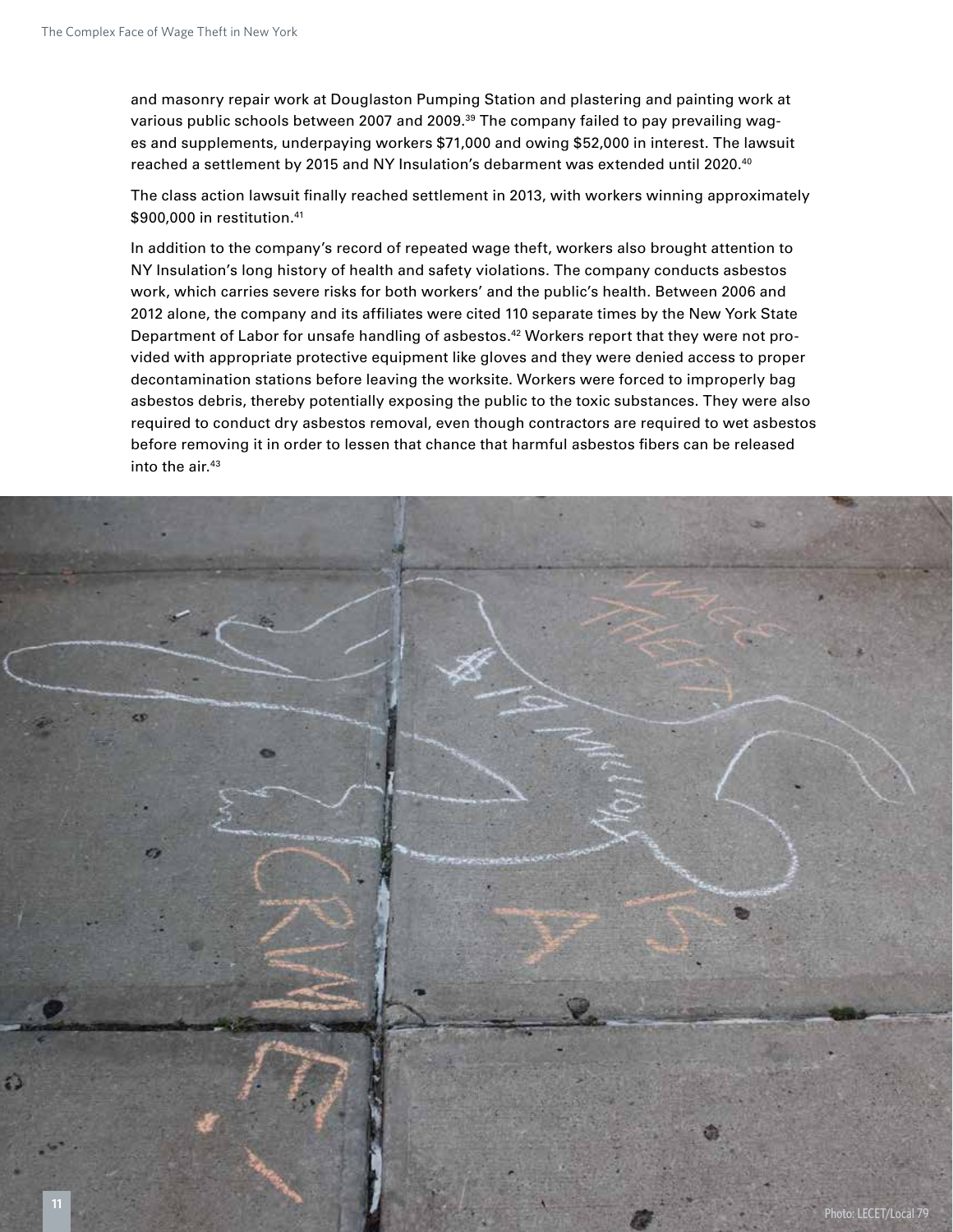# **Larino Masonry • Construction**

Multiple locations, New York City, NY

In November 2014, Larino Masonry, a New Jersey-based construction company, pleaded guilty to violating prevailing wage law over the past five years. They agreed to pay \$2.9 million dollars in back wages to 228 laborers and mechanics for failing to pay them the wages, overtime, and benefits required while serving as a subcontractor on federally-subsidized projects, on four separate construction projects across multiple boroughs in New York City for the past five years. In an attempt to get away with this illegal behavior, Larino Masonry submitted falsified payroll records on these projects and in some cases paid workers at a lower rate for a different job classification.

As a result of flouting the law, Larino Masonry was banned from bidding on federal contracts for three years.<sup>44</sup>

**Breaking minimum wage law**

**Not paying the correct rate Stealing tips Not paying overtime Working off the clock Meal break violations Intimidation, retaliation, and other worker harassment Falsifying records Illegal deductions Misclassifying Employees Avoiding successor liability Repeat violators Impunity**

However, despite this ban and their widespread violations of wage and hour law, the company remains eligible to work on city-subsidized projects initiated by the New York City Department of Housing Preservation and Development (HPD).45

## **PrimeFlight • Passenger Services Contracting**

New York, NY

In October 2014, over 1,000 current and former tipped employees of PrimeFlight, a passenger services contractor at LaGuardia Airport, won a \$605,500 settlement for the wage-and-hour lawsuit they filed on behalf of all tipped employees of the company in New York State. In the complaint, one former employee reported that he and other workers were not paid time and a half for overtime hours. He also reported that his employer made illegal deductions from their paychecks through a tip credit that was applied to their wages without the required notice. The complaint also stated that each week, the workers were forced to report that they earned \$60 in tips regardless of whether they actually earned that much, and that workers were illegally required to pay for their uniform maintenance in violation of the law.

Even though the company knew that their practices were against the law, they continued to illegally steal wages from their workers. In 2009, PrimeFlight agreed to pay \$750,000 to over 400 employees in a settlement of a class action lawsuit brought in Massachusetts federal court by skycaps who provided services to US Airways. In that case, employees alleged that instead of paying them the required minimum



**Breaking minimum wage law Not paying the correct rate Stealing tips Not paying overtime Working off the clock Meal break violations Intimidation, retaliation, and other worker harassment Falsifying records Illegal deductions Misclassifying Employees**

**Avoiding successor liability Repeat violators Impunity**

wage, the company illegally took a tip credit on the skycaps' wages and made employees cover the difference between assessed bag fees and the fees actually collected from their tips.<sup>46</sup>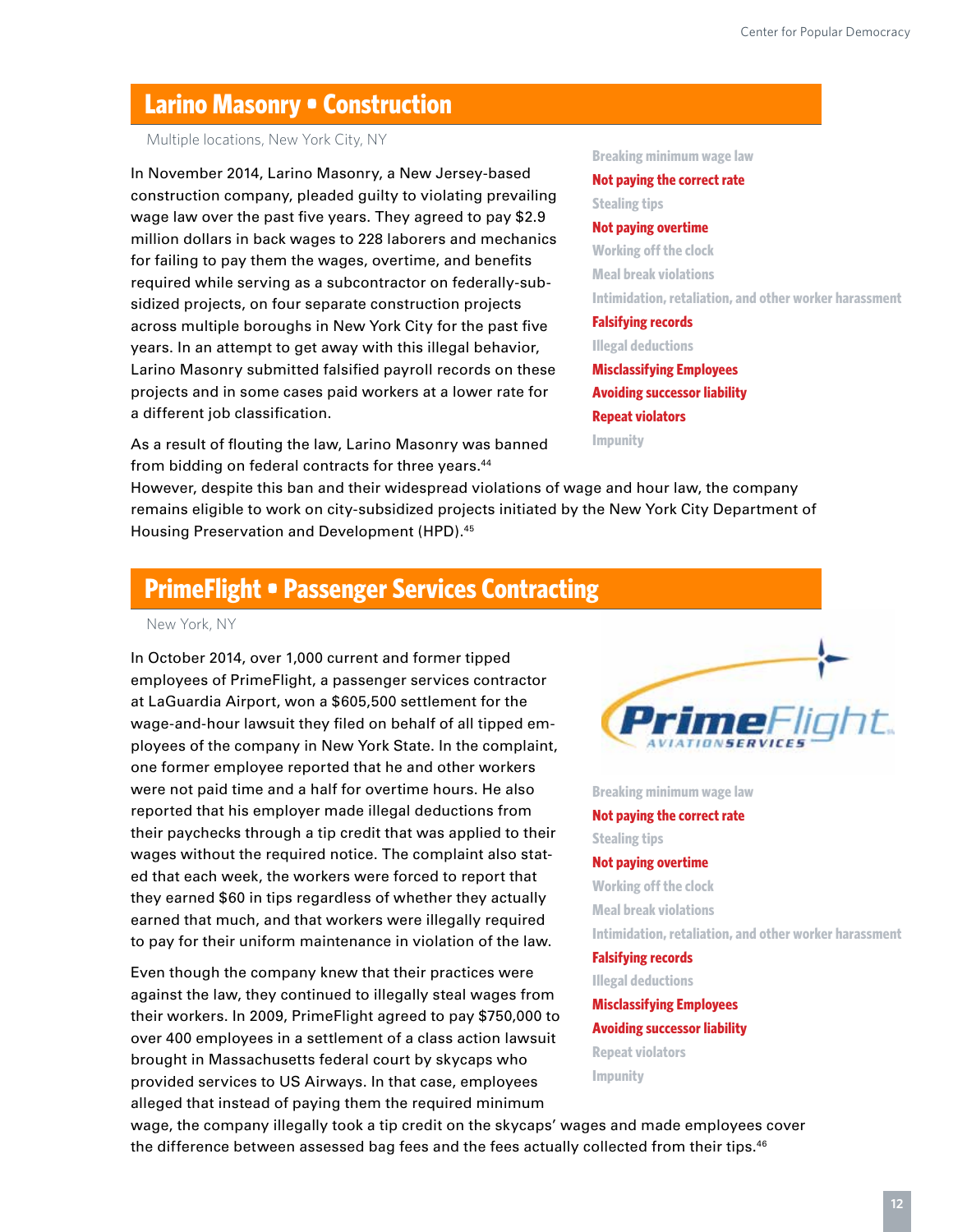# **Five Star Carting • Sanitation**

#### Brooklyn, NY

A worker who was employed by Five Star Carting in the winter of 2013-2014 to pick up demolition debris on his route reported multiple instances of wage theft. He stated that he regularly worked 13-hour shifts at a rate of \$10 per hour, but was never paid for all of the hours he worked in a week. A few weeks after he started, he reported, he was moved to a route picking up trash and cardboard, his wage rate dropped to \$8.20 per hour, and he was not paid for all of the hours he worked. Two months into the job, the company made a final change: he and other immigrant workers were paid \$100 per work day regardless of the number of hours they worked and they were paid in cash instead of by check. The worker explained that the trucks they used were in dangerous condition with mangled steps; doors that would not close properly; and without heating or air-conditioning.47

#### **Breaking minimum wage law Not paying the correct rate Stealing tips**

#### **Not paying overtime**

**Working off the clock Meal break violations Intimidation, retaliation, and other worker harassment Falsifying records Illegal deductions Misclassifying Employees Avoiding successor liability Repeat violators Impunity**

In 2014, a class action lawsuit was filed in the Eastern District of New York, stating that for over four years, laborers and foremen employed by the company were not paid for all hours that they worked; were not paid time-and-a-half for overtime hour; were not paid prevailing wages on public projects; and did not receive wage notices.<sup>48</sup> The company deducted between two and four hours of work from the plaintiff's check for lunch breaks that he never took.<sup>49</sup>

These cases once again illustrate how work in sanitation, a particularly dangerous industry, is typified not only by wage theft, but also by other violations, including egregious and unlawful health and safety risks.

# **KS Contracting Corp. • Construction**

Multiple locations, New York City, NY

KS Contracting Corporation is currently under investigation by the New York City Comptroller<sup>50</sup> for multiple violations of prevailing wage law after workers reported numerous labor law violations on the public works projects where they were employed.<sup>51</sup>

Under New York State law, workers on public works projects are entitled to be paid the federal prevailing wage rates for their work.52 Instead, most employees earned only approximately \$100 to \$150 a day, far below the legal prevailing wage rates for laborers, carpenters, cement masons, and operating engineers. Furthermore, workers were asked to sign prevailing wage payment affidavits that falsely stated that they had received prevailing wage pay and did not want to file any complaint against the company. Several workers asserted that these forms had been forged by the employer.<sup>53</sup> **Breaking minimum wage law**

**Not paying the correct rate Stealing tips Not paying overtime Working off the clock Meal break violations Intimidation, retaliation, and other worker harassment Falsifying records Illegal deductions Misclassifying Employees Avoiding successor liability Repeat violators**

**Impunity**

In addition to falsifying worker affidavits, KS Contracting Corp's certified payroll records also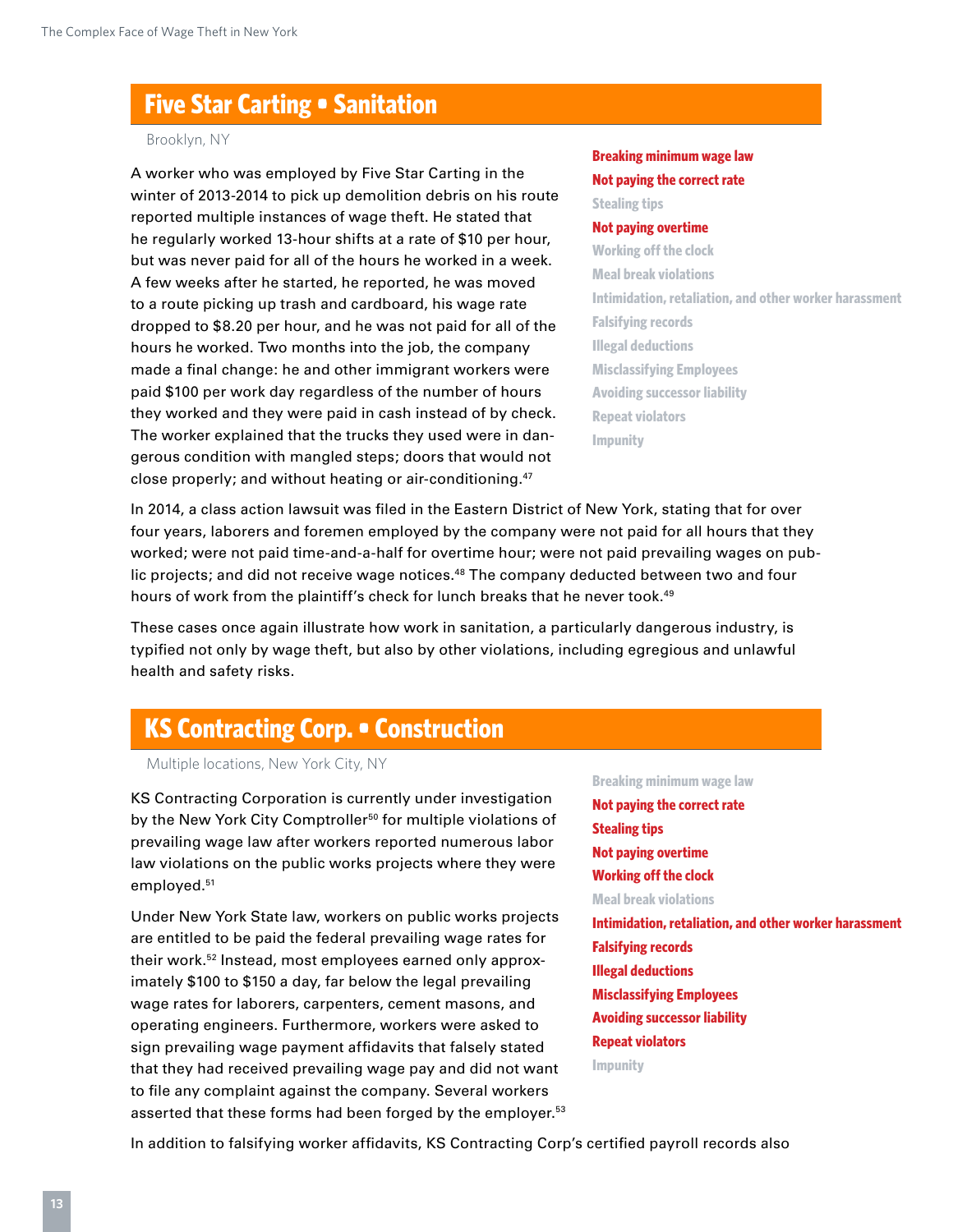indicate fraudulent documentation. Employees have stated that they often worked several more hours per week—and have paystubs documenting those hours worked—than were recorded in KS Contracting Corp.'s certified payroll records. The employer submitted these falsified payroll records to a City agency--a felony offense. The records the employer reported claimed that one employee who worked and received compensation for regular work for several weeks throughout the year was only recorded to have worked two weeks during the same period.<sup>54</sup>

Workers at KS Contracting Corp. reported that the company and at least one of its subcontractors had established an elaborate system of unlawful "kickback" wages, where workers were given paychecks at prevailing wage rates, which they then signed and returned to their boss without cashing, but were then actually paid at a significantly lower daily rate off the books, in cash, meaning that no payroll taxes were collected from the employer.<sup>55</sup>

## **Coachmaster • Livery Service**

#### Endicott and Norwich, NY

In June 2014, Coachmaster, a limo service located in Broome County, New York was forced to pay \$20,000 back to its employees for illegally skimming a share of passenger tips that were intended for the drivers. The company was also forced to pay \$20,000 in civil penalties for these labor law violations.<sup>56</sup>

For six years, Coachmaster had been urging customers to tip in advance through an online reservation system instead of paying the driver directly at the end of the ride. They even suggested a 15 percent gratuity. But unbeknownst to their drivers or customers, Coachmaster contrived to steal nearly a third of every tip collected through the computerized system instead of passing it along to the workers it was meant for and that they were legally entitled to receive.<sup>57</sup>

Drivers were ultimately awarded \$20,000 in restitution for the portion of tips that the limo service stole from them.58



**Breaking minimum wage law Not paying the correct rate Stealing tips Not paying overtime Working off the clock Meal break violations Intimidation, retaliation, and other worker harassment Falsifying records Illegal deductions Misclassifying Employees Avoiding successor liability Repeat violators Impunity**

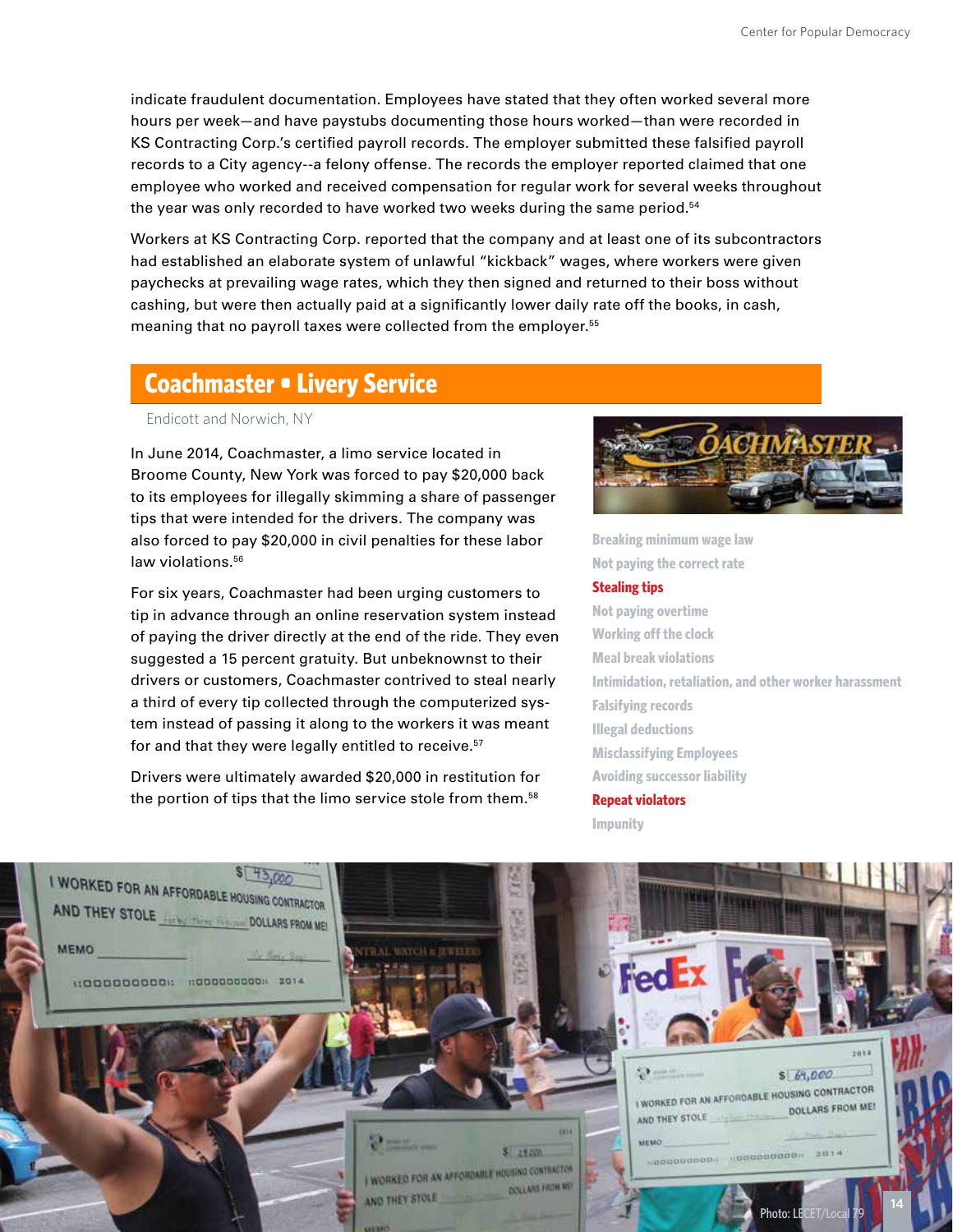# **Domino's • Fast Food**

#### New York, NY

In December 2013, workers at a Washington Heights Domino's pizza storefront complained that they were unlawfully paid tipped wages, or \$5.65 per hour, instead of the full minimum wage they were owed for time they spent working in the kitchen.59 Under New York State law, it is illegal to pay workers the lower tipped wage if, like kitchen workers, they do not earn tips.

After workers complained about these illegal labor practices to their employer, their boss retaliated by firing them. The New York State Attorney General intervened, ordering that all 25 workers be reinstated.<sup>60</sup> The Attorney General is conducting an ongoing investigation into the claims the workers brought forward.

#### **Statewide**

A few months later, the State Attorney General announced that Domino's franchise owners across the state would have to pay an additional \$450,000 to 750 minimum-wage workers employed by 23 different Domino's restaurants from Erie County to Nassau County. Six different franchise



#### **Breaking minimum wage law**

**Not paying the correct rate Stealing tips Not paying overtime Working off the clock Meal break violations Intimidation, retaliation, and other worker harassment Falsifying records Illegal deductions**

**Misclassifying Employees**

**Avoiding successor liability**

**Repeat violators Impunity**

owners admitted that for six years, they had engaged in systematic wage theft violations that ran the gamut of illegal practices.<sup>61</sup>

The violations included:

- Paying delivery workers as little as \$5 an hour, which would cost a worker doing tipped work 40 hours a week roughly \$1,300 in a year;
- Failing to reimburse delivery workers for their job-related car or bike maintenance expenses; and
- Failing to provide bike delivery workers with the required protective equipment.<sup>62</sup>

Some restaurants completely flaunted overtime laws by not paying workers the overtime rate; others cheated workers out of overtime hours that they worked, by not tallying up all of the hours they worked across multiple Domino's locations when calculating overtime; or did not pay tipped workers the correct overtime rate.<sup>63</sup>

In other cases, Domino's did not give workers an additional hour's pay for shifts that were longer than 10 hours, as required under state law for spread-of-hours. Some stores also violated workers' rights by calling them for a longer shift, and then sending them home early without paying them the minimum of three hours' pay as required under state law for reporting time.<sup>64</sup>

These widespread abuses—across multiple Domino's restaurants run by several different franchise owners—demonstrate that the violation of workers' rights is not simply the actions of a few bad franchisees, but a result of company procedures.

Because of the pervasive nature of these labor law violations, the penalties were not limited to back-pay awards, but also included requirements that franchisees establish complaint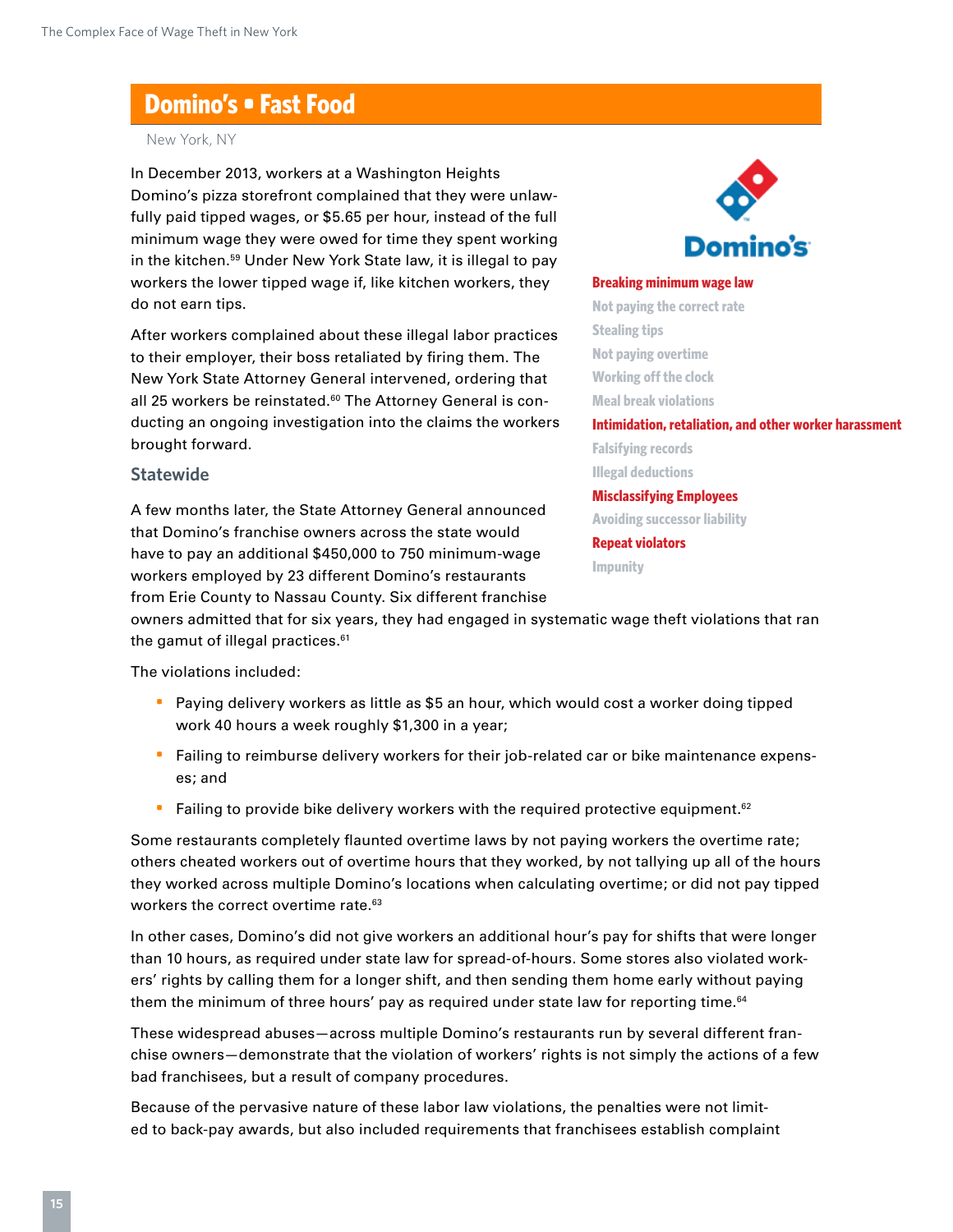procedures, provide bilingual worker handbooks, train supervisors on labor law, post employees' rights in the workplace, and submit quarterly reports to the Attorney General's office for the next two to three years. In addition, the locations with the most egregious violations will have to submit to unannounced inspections after hiring an independent monitor.<sup>65</sup>

The settlement also included new, sustainable measures designed to ensure that workers have a better chance of being paid fairly on the job, and serve to limit the risk that they will see repeat violations going forward. The Attorney General continues to investigate other Domino's locations across the state.66

## **Raymour & Flanigan • Furniture retail**

#### Statewide

In July 2014, retail sales workers and other commissioned employees of Raymour & Flanigan filed a class action lawsuit against their employer in federal court. The plaintiffs allege that the company, which has over 40 stores across the state, has systematically misclassified its employees as exempt from federal protections for six years in order to avoid paying them overtime. Workers also allege that Raymour & Flanigan fails to pay commission-based employees adequately for hours they are assigned to work where they cannot earn a commission.<sup>67</sup>

Furthermore, workers claim the company cheats them out of commission by illegally applying customer discounts, gift cards, etc. to the sales price on which commission is earned. Finally, the employer fails to provide adequate documentation, including commission statements, wage notices and wage statements.<sup>68</sup>

# Raymour & Flanigan<sup>®</sup> **FURNITURE | MATTRESSES**

#### **Breaking minimum wage law**

**Not paying the correct rate**

#### **Stealing tips**

#### **Not paying overtime**

**Working off the clock Meal break violations Intimidation, retaliation, and other worker harassment Falsifying records**

**Illegal deductions**

#### **Misclassifying Employees**

**Avoiding successor liability**

**Repeat violators**

**Impunity**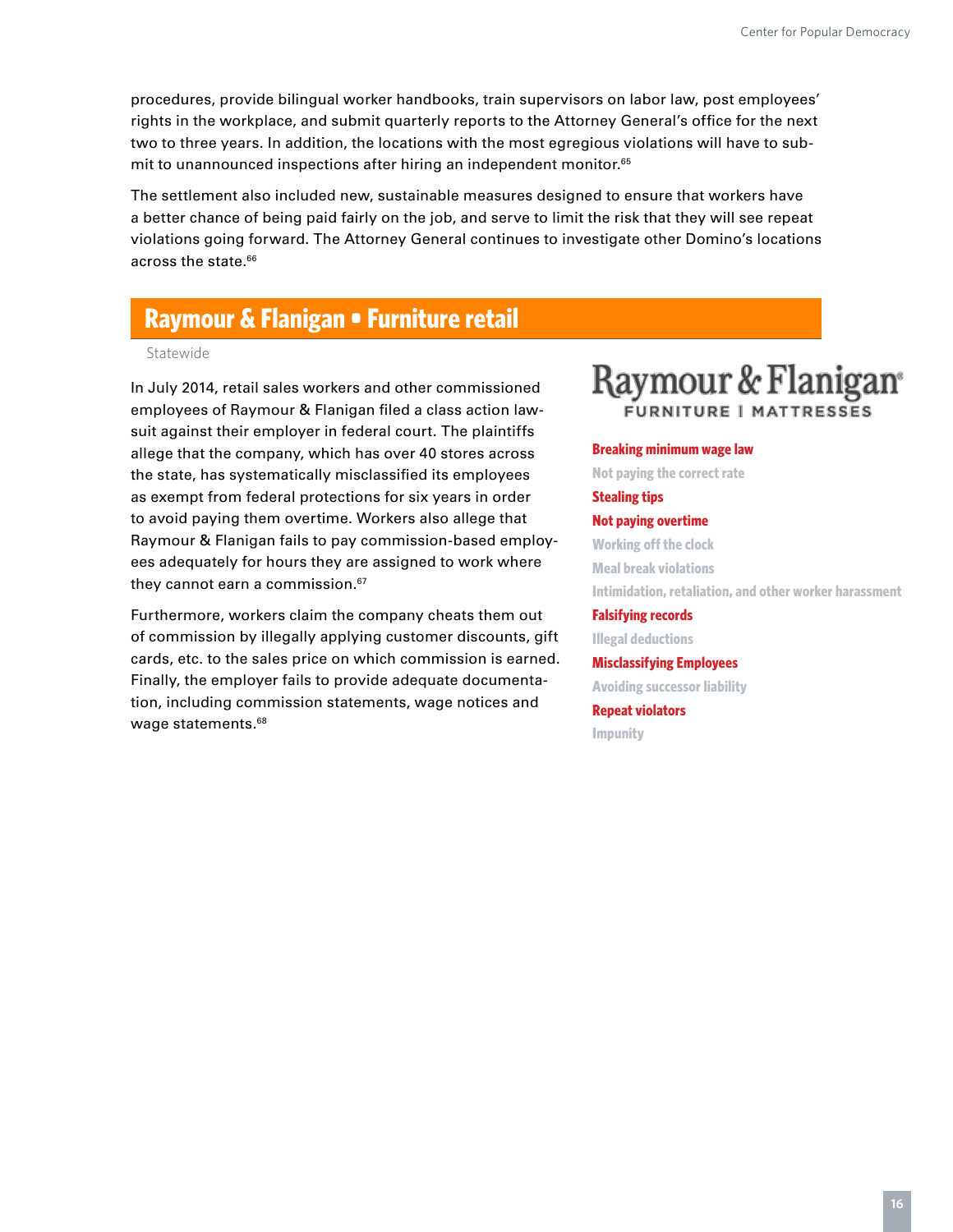# **Analysis**

Wage theft is pervasive throughout New York City and state and persists in different forms across numerous sectors of the economy. The above examples, though not proven to be representative of broader trends, suggest that wage theft can be systematic, repeated, willful, and ongoing. It can take different shapes and forms depending on the industry. Low-road employers that violate wage and hour laws also frequently violate other laws that are designed not only to protect workers' livelihoods, but their health and safety on the job.

For a single worker, wage theft violations can have a profound impact—sometimes illegally reducing his or her income by nearly 50 percent, as illustrated in the Vegas Auto Spa example. For families and communities, wage theft can become the difference between saving for the future and not making ends meet.

The case studies also indicate that wage theft can be an integral part of companies' business strategies—not the result of actions taken by isolated, unscrupulous individuals. Too often, companies with track records of cheating workers are awarded lucrative contracts—either by seeking work in a new state or because of insufficient cross-reporting among government agencies or inadequate penalties at the city and state level. Because the legal recourse for workers is so drawn out, there is very little incentive for employers to alter their practices even when they are caught. To dissuade low-road employers, wage theft must be aggressively prosecuted and should result in potential fines and penalties that outweigh gains made by stealing workers' wages.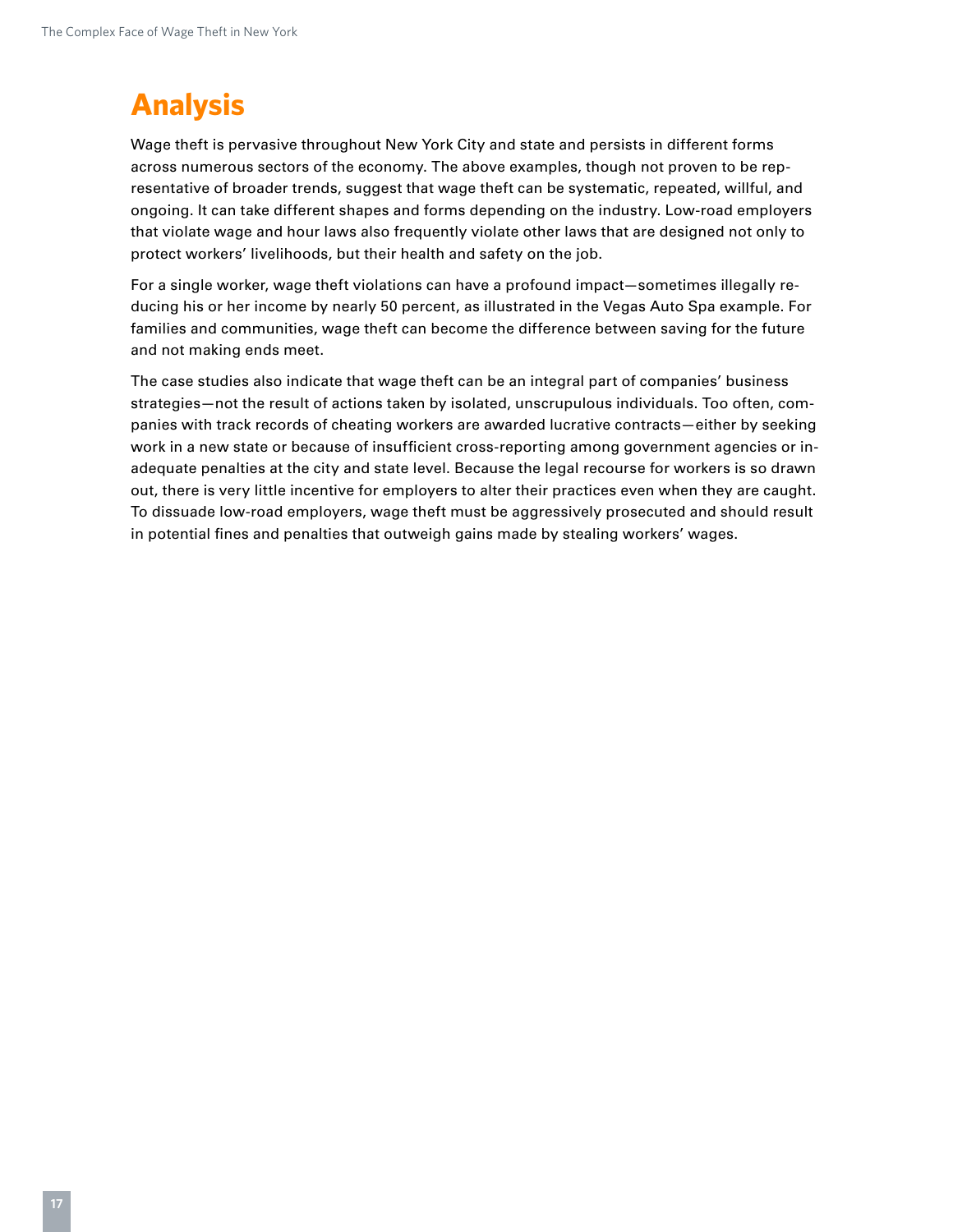# **Recommendations**

To more effectively combat wage theft across a myriad of sectors throughout the city and state, we suggest:

- **1) City, state and federal government should invest in rigorous social science and economic research to evaluate what types of education and enforcement efforts, and what types of penalties and damages are most successful in encouraging workers and others to blow the whistle on wage theft, compensating directly impacted workers, and deterring and reducing wage theft.**
- **2) Our legislative and regulatory approach to penalizing wage theft and retaliation should be reevaluated to take into account the impact that wage theft and retaliation have not only on the directly impacted workers but also on competing employers, entire geographic areas, sectors, and the economy.**
- **3) Outreach, education and enforcement efforts need to be tailored to address the specific situations of certain sectors, ethnic groups, and communities.**
	- Government should partner with, and resource, community-based partners who have established trust in hard-to-reach communities of workers and employers.
	- Government should partner with community and labor organizations with expertise in specific sectors and types of wage theft, to assist in bringing forward adequate and accurate testimony and evidence to evaluate compliance in that sector or type of employer.
	- Government inspectors and investigators should receive regular training in sector-specific practices in order to rigorously evaluate testimony and facts presented by employees and employers for reasonability.
- **4) Government enforcement needs to explore substantial regulatory, legislative and strategic changes to enable collection of unpaid wages, damages and penalties.**
	- Pilot projects should aggressively test the use of bonds in exploitative industries, the ability of courts and the DOL to freeze assets pre-judgment, and wage liens.
	- Public procurement rules should prohibit convicted wage thieves from bidding on public contracts or dispositions at the federal, state and local level, or from receiving public subsidy, with permanent removal from bidding or eligibility lists in cases of egregious wage theft.

With this robust approach to wage theft research, outreach and education efforts, and enforcement, we can do much to improve the lives of over 2.1 million New Yorkers who currently endure a steady whittling away of their incomes, livelihoods and well-being by wage thieves. Anything less is condoning the theft of billions of dollars each year from the most vulnerable members of our communities.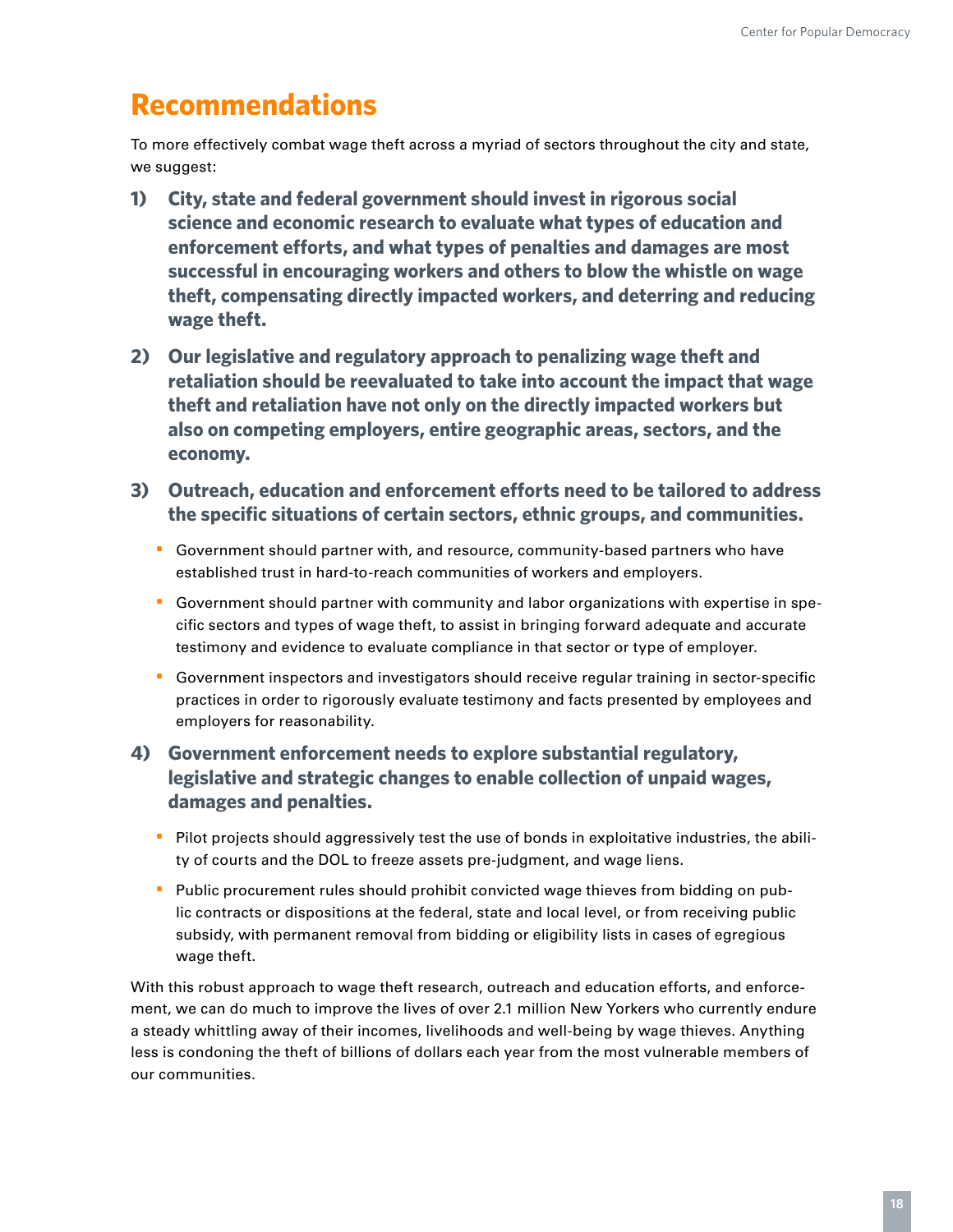- 1. We based our methodology on the work in "Working Without Laws" (Bernhardt et al) that reached vulnerable workers who often are missed in standard surveys, such as unauthorized immigrants and those paid in cash. (February 2015).
- 2. Josh Eidelson, "New York Named National Leader in Fight Against Wage Theft," In These Times, April 23, 2012, http://inthesetimes.com/working/entry/13084/ new\_york\_wage\_theft\_labor\_progressive\_states\_network\_make\_the\_road.
- 3. New York Labor Law §198(1)(b), (1)(d); NY Lab. Law §215(1)(b), (2)(a) NY Lab. Law §218(1); NY Lab. Law §218(3); NY Lab. Law §219(4); NY Lab. Law §861(g); New York State Finance Law §97-ppp; New York State Limited Liability Company Law §609(c),(d).
- 4. Annette Bernhardt, Diana Polson, and James DeFilippis, "Working Without Laws: A Survey of Employment and Labor Law Violations in New York City," National Employment Law Project, 2010, http://www.nelp.org/ content/uploads/2015/03/WorkingWithoutLawsNYC. pdf, 2.
- 5. Ibid.
- 6. Elizabeth Joynes (Supervising Attorney, Make the Road New York) in discussion with Kate Hamaji, October 2015.
- 7. Reports are drafted by attorneys or compiled by union staff.
- 8. Elizabeth Joynes (Supervising Attorney, Make the Road New York) in discussion with Kate Hamaji, October 2015.
- 9. We based our methodology on the work in "Working Without Laws" (Bernhardt et al) that reached vulnerable workers who often are missed in standard surveys, such as unauthorized immigrants and those paid in cash. (February 2015).
- 10. Bernhardt et. al., "Working Without Laws," 5.
- 11. U.S. Department of Labor, Office of the Assistant Secretary for Policy, Chief Evaluation Office, The Social and Economic Effects of Wage Violations: Estimates for California and New York by Eastern Research Group Inc., DOLU139634375 (Lexington, MA: 2014), ES-3.
- 12. Governor Andrew Cuomo, 2013. Governor Cuomo Announces More Wage Theft Cases Resolved In 2013 Than Ever Before. http://www.governor.ny.gov/news/ governor-cuomo-announces-more-wage-theft-casesresolved-2013-ever.
- 13. U.S. Department of Labor, The Social an Economic Effects of Wage Violations, ES-3.
- 14. Annette Bernhardt, Diana Polson, and James DeFilippis. 2010. Working Without Laws: A Survey Of Employment And Labor Law Violations In New York City. New York: National Employment Law Project. https://www.nelp.org/content/uploads/2015/03/ WorkingWithoutLawsNYC.pdf, 18
- 15. Elizabeth Joynes (Supervising Attorney, Make the Road New York) in discussion with Kate Hamaji, October 2015.
- 16. Ibid.
- 17. Treasury Inspector General for Tax Administration, "Employers Do Not Always Follow Internal Revenue Service Worker Determination Rulings," The United States Treasury, Report 23-30-058, June 14, 2013, http://www.treasury.gov/tigta/auditreports/2013reports/201330058fr.pdf
- 18. Elizabeth Joynes (Supervising Attorney, Make the Road New York) in discussion with Kate Hamaji, October 2015; Summary of Investigation of KS Contracting Corp., No. 25112.0002, April 8, 2011; Dipre et al. v. New York Hai Lang, Inc. et al., 13 Civ. 1775 (E.D.N.Y. Aug. 28, 2013).
- 19. U.S. Department of Labor, Wage and Hour Division, "Wage and Hour Compliance Action Data," Accessed May 18, 2015. Available http://ogesdw.dol.gov/views/ data\_summary.php
- 20. Rebolledo et al. v. Marlor Auto Spa Inc. et al., 14 Civ. 05858 (E.D.N.Y. Oct. 8, 2014).
- 21. Ibid.
- 22. Mary Bakija, "Workers Sue Vegas Auto Spa for Wage Theft," South Slope News, October 8, 2014, http://southslopenews.com/blog/business/ workers-sue-vegas-auto-spa-for-wage-theft/.
- 23. Rocio Valerio (Deputy Director, New York Communities for Change) in discussion with Kate Hamaji, October 2015; Brad Lander, "Another victory for carwasheros," June 12, 2015, http://bradlander.nyc/news/updates/ another-victory-for-carwasheros.
- 24. "Civil Disobedience Protests at Vegas Car Wash," Retail, Wholesale, and Department Store Union (RWDSU), March 4, 2015, http://www.maketheroadny. org/article.php?ID=3937
- 25. Brad Lander, "Another victory for carwasheros," June 12, 2015, http://bradlander.nyc/news/updates/ another-victory-for-carwasheros
- 26. Michael Lipkin, "BofA To Pay \$73M To Settle Wage-And-Hour MDL," Law360, December 18, 2013, http://www.law360.com/articles/496866/ bofa-to-pay-73m-to-settle-wage-and-hour-mdl.
- 27. Johnathan Stempel, "Bank of America workers across US sue for overtime," Reuters, June 5, 2010, http:// www.reuters.com/article/2010/06/05/bankofamerica-overtime-lawsuit-idUSN0516532920100605? type=marketsNews.
- 28. In Re: Bank Of America Wage And Hour Employment Litigation, 2:10-md-02138 (JWL: KGS), http://www.ksd. uscourts.gov/memorandum-and-order-doc-107/, 3-4.
- 29. Ibid
- 30. Good Jobs New York, "Bank of America." Accessed May 20, 2015. http://www.goodjobsny.org/ economic-development/bank-america
- 31. Sylvia A. Allegretto, Ken Jacobs, Dave Graham-Squire and Megan Emiko Scott, "The Public Cost of Low-Wage Jobs in the Banking Industry," UC Berkeley Labor Center, October 27, 2014, http://laborcenter.berkeley. edu/the-public-cost-of-low-wage-jobs-in-the-bankingindustry/
- 32. Dipre et al. v. New York Hai Lang, Inc. et al., 13 Civ. 1775 (E.D.N.Y. Aug. 28, 2013).
- 33. Dipre et al. v. New York Hai Lang, Inc. et al., 13 Civ. 1775 (E.D.N.Y. Aug. 28, 2013).
- 34. "Lawsuit Filed Against New York Insulation, Nicks Insulation, Ariel Montoya, Inc. and AAH Construction, PR Newswire, May 28, 2008, http://www.prnewswire. com/news-releases/lawsuit-filed-against-new-yorkinsulation-nicks-insulation-ariel-montoya-inc-and-aahconstruction-57308767.html
- 35. Velez et al v. Nick's Insulation Corp et al, 8107433708, (NY State Supreme Court, July 2010)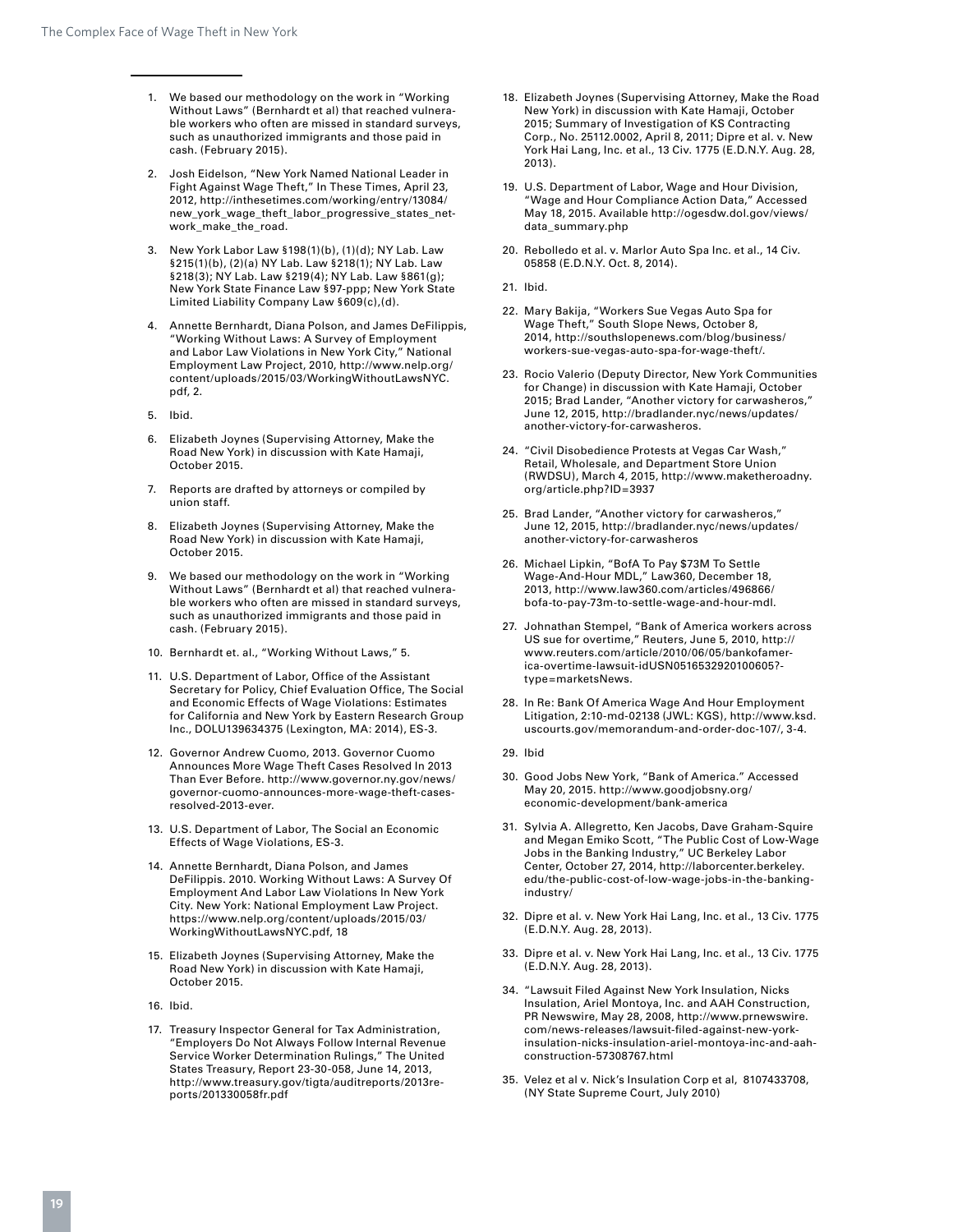- 36. "Lawsuit Filed Against New York Insulation, Nicks Insulation, Ariel Montoay, Inc. and AAH Construction, PR Newswire, May 28, 2008, http://www.prnewswire. com/news-releases/lawsuit-filed-against-new-yorkinsulation-nicks-insulation-ariel-montoya-inc-and-aahconstruction-57308767.html
- 37. Velez et al v. Nick's Insulation Corp et al, 8107433708, (NY State Supreme Court, July 2010)
- 38. "Queens Insulation Company Pleads Guilty to Stiffing Workers Out of More than \$30K for Work Performed at Wheatley High School: DA's Labor Unit secures plea, company agrees to pay back wages to six employees," Nassau County, May 16, 2012, http://archive.nassaucountyny.gov/agencies/DA/ NewsReleases/2012/051612laborplea.html
- 39. City of New York Office of the Comptroller v. New York Insulation, Inc. 20080601 (NYC Office of the Comptroller, May 6, 2015).
- 40. Ibid.
- 41. Email correspondence with Laborers Local 78, October 2015.
- 42. DOL Investigation Records, 2006-2012 cited in Memo: re NY Insulation from Eli Kent, Laborers Local 78.
- 43. Ibid.
- 44. "US Labor Department recovers nearly \$3M in back wages for workers on federally funded construction projects in New York City," US Department of Labor, November 25, 2014, http://www.dol.gov/whd/ media/press/whdpressVB3.asp?pressdoc=Northeast/20141125.xml
- 45. Jewel Edwards, "Larino Masonry Wage Theft," Construction Labor Report, November 25, 2014m http://www.local79.org/wp-content/uploads/Larino-Masonry-Wage-Theft.pdf
- 46. "Prime Flight Aviation Services," 32BJ SEIU, November 14, 2014, http://www.seiu32bj.org/wp-content/ uploads/2014/11/PrimeFlight-Fact-Sheet-finalupdated-11-19-14.pdf
- 47. Statement of Luis Bonilla, November 18, 2014
- 48. Marco Antonio Flores vs. Five Star Carting, LLC, 2:14-cv-02970-PKC-RML, 8-9
- 49. Ibid, 9-10
- 50. Lowell Barton (Laborers Local 1010) in discussion with Kate Hamaji, October 2015.
- 51. Summary of Investigation of KS Contracting Corp., No. 25112.0002, April 8, 2011.
- 52. New York Labor Law §220
- 53. Executive Summary of Investigation of KS Contracting Corp., No. 25112.0002, April 8, 2011.
- 54. Ibid.
- 55. Ibid.
- 56. The Office of the New York State Attorney General, A.G. Schneiderman Announces \$40,000 Settlement With Southern Tier Limo Service Over Wage Theft, June 2, 2014. http://www.ag.ny.gov/press-release/ag-schneiderman-announces-40000-settlement-southern-tierlimo-service-over-wage-theft.
- 57. Ibid.
- 58. Ibid.
- 59. The Office of the New York State Attorney General, A.G. Schneiderman Secures Agreement Requiring Reinstatement of Domino's Workers, December 12, 2013, http://www.ag.ny.gov/press-release/ag-schneiderman-secures-agreement-requiring-reinstatement-dominos-workers
- 60. Ibid.
- 61. The Office of the New York State Attorney General, A.G. Schneiderman Announces Labor Settlements With 23 Domino's Restaurants in Eight New York Counties, March 27, 2014, http://www.ag.ny.gov/ press-release/ag-schneiderman-announces-labor-settlements-23-dominos-restaurants-eight-new-york
- 62. Ibid.
- 63. Ibid.
- 64. Ibid.
- 65. Ibid.
- 66. Ibid.
- 67. Lisa Ryan, "Raymour & Flanigan Hit With OT, Commission Pay Class Action," Law360, July 31, 2014, http://www.outtengolden.com/raymour-and-flaniganhit-with-ot-commission-pay-class-action
- 68. Ibid.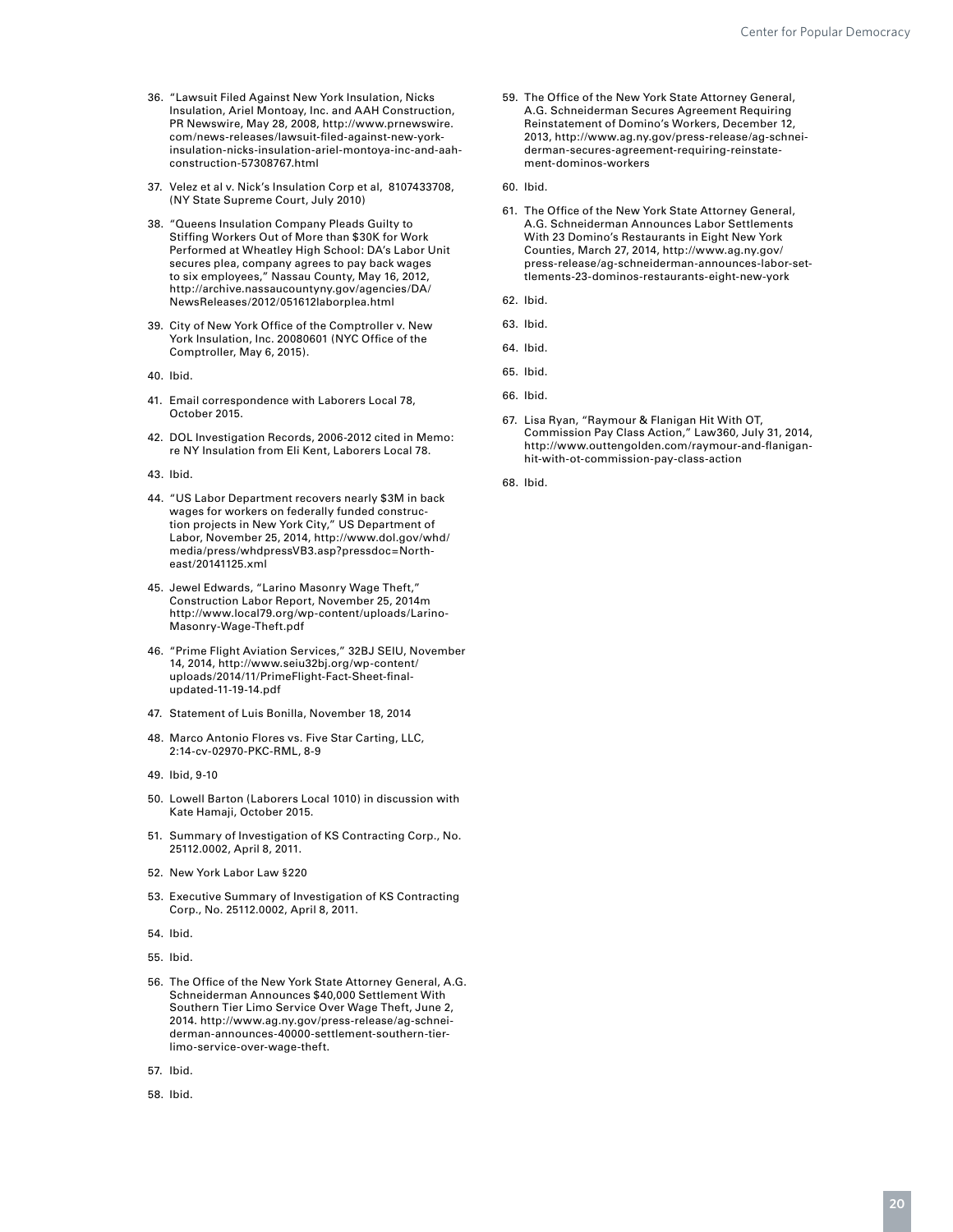